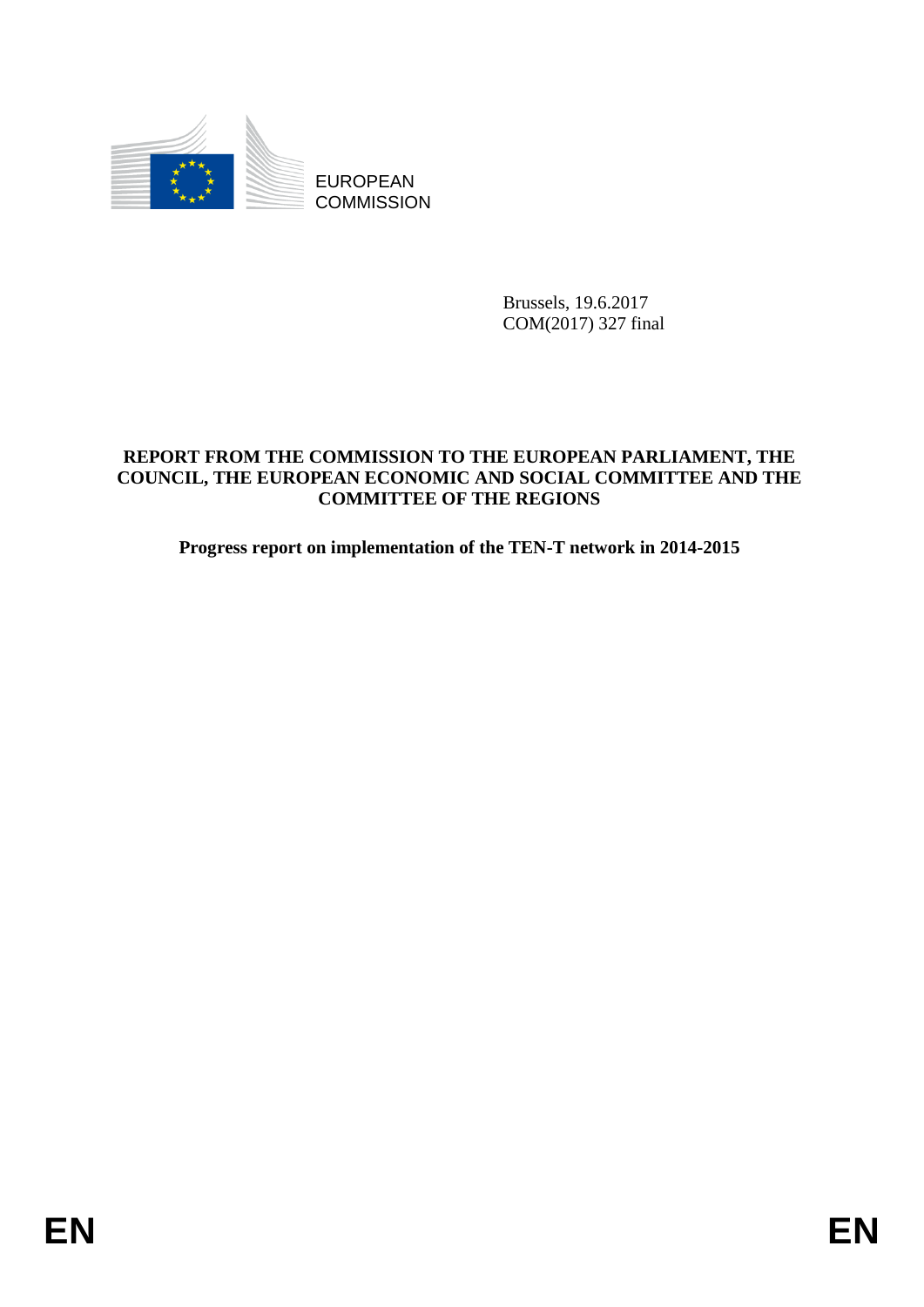# **Progress report on the implementation of the TEN-T Network in 2014 and 2015**

# **(Text with EEA relevance)**

#### **1. INTRODUCTION**

#### **1.1. Main results**

Based on the TENtec Information System, the current state of implementation of TEN-T transport infrastructure in terms of compliance with the TEN-T Regulation requirements reaches between 75% and 100% for half of the currently available indicators, whereas for the other half it is still below 75%.

For the railway infrastructure network, compliance is already reached to a good extent in terms of electrification, track gauge and line speed whereas ERTMS, axle load and train length are still far from being compliant. As for roads, the compliance with the criteria of express road/motorway is also still below 75%. The inland waterways are almost fully compliant with respect to the CEMT requirement for class IV and to a good extent also with respect to RIS implementation, whereas compliance with the criteria of permissible draught is still below 75%. 100% of the seaports are connected to rail, but the connection of ports to the inland waterways of CEMT class IV is far from being compliant. Finally, the connection of airports to rail is still below 75% of compliance.

Next to the state of the technical implementation of the TEN-T, the present report also analyses the efforts of financial investments made on the TEN-T. In the course of 2014 and 2015 the total investment made by the EU institutions from their financial sources (i.e. TEN-T/CEF, ERDF/CF and EIB loans) in TEN-T core and comprehensive network infrastructure amounted to EUR 30.67 billion in all 28 Member States.

With regard to modal shares, the highest investment volume with respect to EU grants altogether (TEN-T/CEF and ERDF+CF equalling to EUR 16.98 billion) is reported for rail which absorbed as much as 51.5% of total EU expenditures in the TEN-T network in 2014 and 2015. The share of road infrastructure investment reached 30.6% of total expenditure, followed by 9.2% for ports and Motorways of the Sea, 5.5% for airports (including SESAR), 2.1% for multimodal infrastructure and 1.1% for inland waterways.

#### **1.2. Policy context**

Transport is a cornerstone of the European integration process and enables connectivity, convergence and cohesion across the Union. A smart, sustainable and fully interconnected transport network is a key condition for the completion and good functioning of the European single market and for linking Europe with the world's markets. It thus contributes to the European economic growth, jobs and competitiveness agenda.

• Infrastructure investments are of vital importance for GDP growth. According to the International Monetary Fund (IMF) a 1 percent increase in spending on infrastructure raises the level of output by about 0.4 percent in the same year and by 1.5 percent four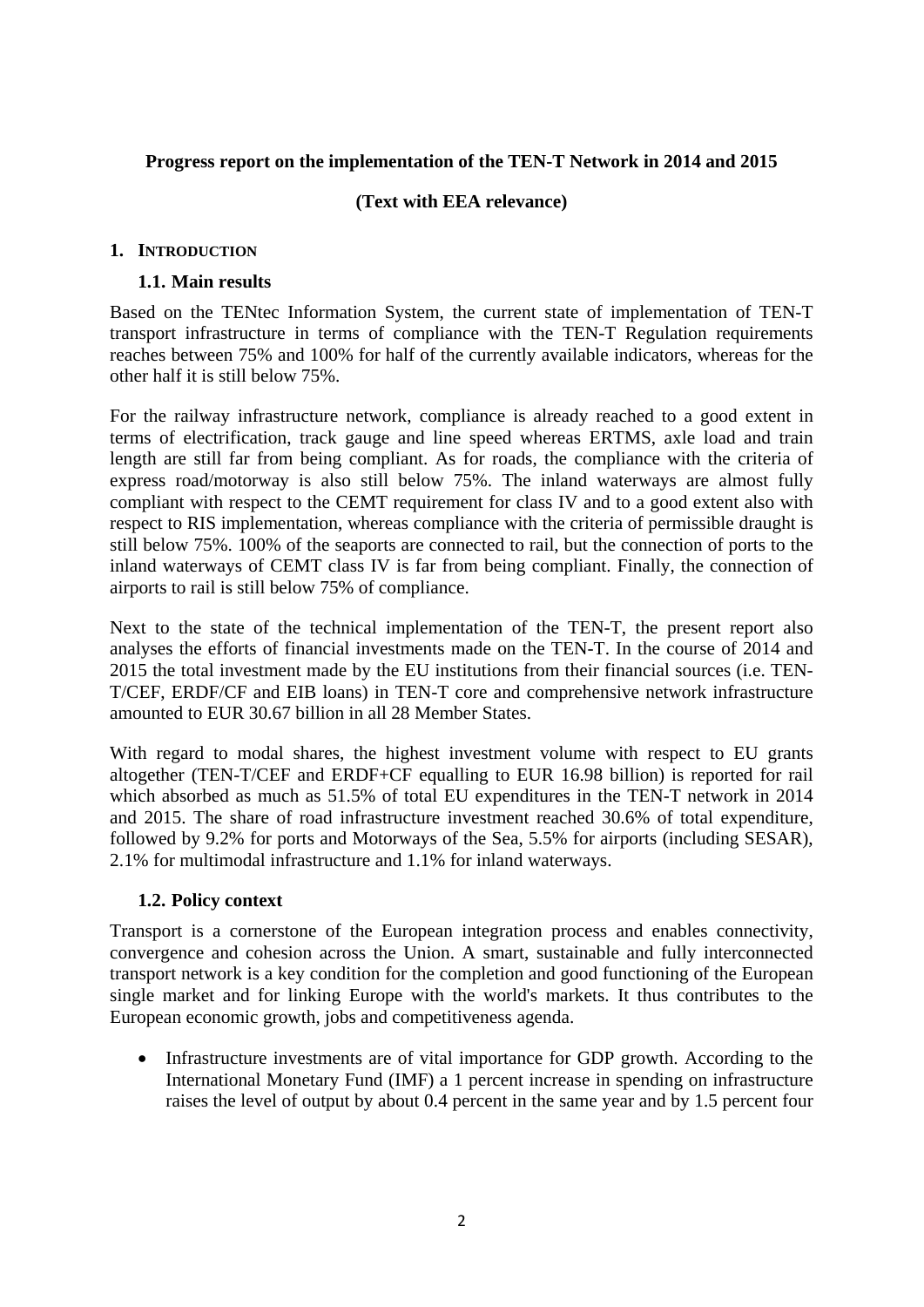years after the increase<sup>1</sup>. If countries plan and execute infrastructure well, the return is even greater: 2.6 percentage points over four years.

- Transport investment gaps: while transport infrastructure needs are estimated at about EUR 1.3 trillion per year at the global level<sup>2</sup> and around EUR 130 billion per year at the European level, the average investment levels in the EU are well below EUR 100 billion since the beginning of the crisis $3$ .
- The 2011 White Paper estimated that investments of EUR 1.5 *trillion* in European transport are necessary for the period 2010-2030 in order to cope with the expected increase in demand. The Commission estimates that the investment needs for the completion of the core network corridors alone in the period 2014-2030 amount to more than EUR 700 billion<sup>4</sup> for approximately 2500 transport infrastructure projects either within Member States' territories or across the borders of several Member States (cross-border projects)<sup>5</sup>. As much as EUR 500 billion will need to be invested over the entirety of the TEN-T network already by 2020 of which an estimated EUR 250 billion in the core network infrastructure of TEN-T.
- Transport infrastructure enables value added services which all together generate more jobs and economic activity. If transport stops, the whole economy stops. At the recent G7 meeting of transport ministers in Japan, a clear message was given: with the current investment gap we will not be able to solve the challenge of meeting high mobility needs over the next 30 years<sup>6</sup>.
- Transport is an enabler of competitiveness and EU global leadership. The limited investments are reflected in a declining trend of EU transport infrastructure competitiveness, according to the latest rankings from the World Economic Forum Global competitiveness report.

At the end of 2013, a major milestone in the European transport policy was reached. Upon a proposal of the European Commission, the Council and the European Parliament agreed upon a new framework for the development of the backbone of EU transport infrastructure, by laying down guidelines for the development of the trans-European transport network (Regulation (EU) No 1315/2013, hereafter TEN-T Regulation<sup>7</sup>). Furthermore, access to EU support from Cohesion Fund (CF) and European Regional Development Fund (ERDF) for investments on the TEN-T was linked to the existence of comprehensive transport plans at regional and/or national level.

<sup>&</sup>lt;sup>1</sup> IMF World Economic Outlook, October 2014.

<sup>&</sup>lt;sup>2</sup> White Paper on Transport (2011). Roadmap to a Single European Transport Area – Towards a competitive and resource efficient transport system. COM(2011)144 final.

<sup>&</sup>lt;sup>3</sup> ITF (2015), ITF Transport Outlook 2015, OECD Publishing, Paris.

<sup>&</sup>lt;sup>4</sup> The Commission is collecting data on investment needs identified by the Member States, local and regional authorities and infrastructure managers in the context of Core Network Corridor work plans.

<sup>&</sup>lt;sup>5</sup> Core network corridor studies 2016. https://ec.europa.eu/transport/themes/infrastructure/ten-t-

guidelines/corridors/corridor-studies\_en

 $6$  G7 Transport Ministers Declaration. Nagano. September 2016.

<sup>&</sup>lt;sup>7</sup>Regulation (EU) No 1315/2013 of the European Parliament and of the Council of 11 December 2013 on Union guidelines for the development of the trans-European transport network and repealing Decision No 661/2010/EU, OJ L 348, 20.12.2013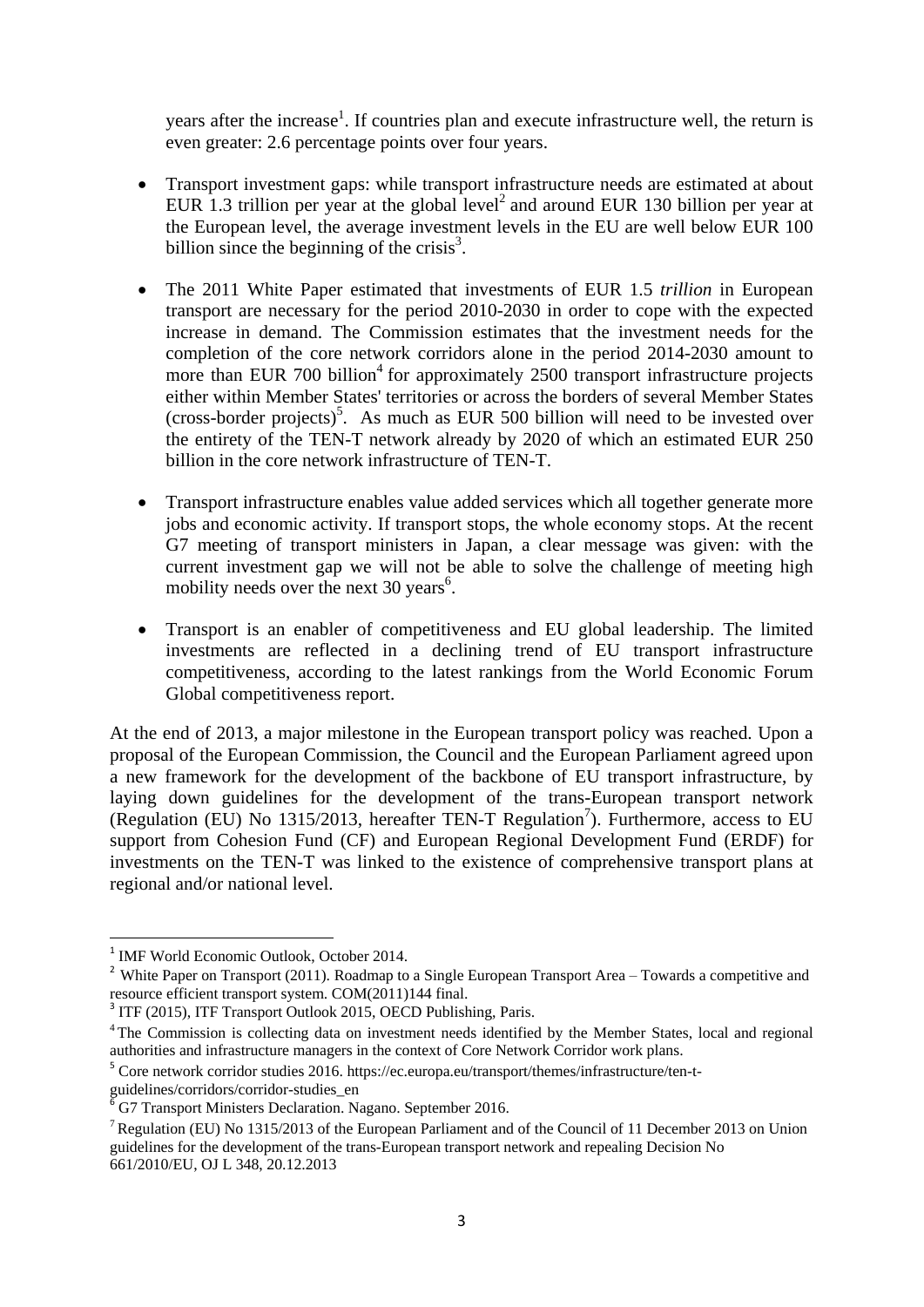With this, the 'blueprint' for a new transport infrastructure network which incorporates all transport modes – railways, inland waterways, roads, ports, airports and other transport systems – as well as equipment for innovative alternative fuels and intelligent transport solutions has been reinforced considerably in the last years.

The TEN-T guidelines place strong emphasis on Europe's major global gateways for maritime and air transport – to ensure that Europe's trade flows are not restricted (in terms of capacity, technology or administrative procedures).

The TEN-T policy establishes a **comprehensive** and a **core network** to promote better accessibility of all regions to European and global markets on the one hand, and to provide for a strong focus on infrastructure of strategic importance on the other. Both the core and the comprehensive networks focus on modal integration, interoperability and on the coordinated development of infrastructure, in particular in cross-border sections to bridge missing links and remove bottlenecks. The TEN-T policy also paves the way for the future of the transport system, notably through facilities that stimulate low-emission solutions, new-generation service concepts and other fields of technological innovation.

The TEN-T Regulation sets clear deadlines for the completion of the core network (by 2030) and the comprehensive network (by 2050).

Considerable financial support from the EU is available in the 2014-2020 period in particular for investment projects in the less-developed regions and Member States of the Union and for investment projects of common interest and EU added value.

- The Connecting Europe Facility (CEF) with a budget of EUR 24.05 billion, including EUR 11.3 billion ring-fenced for the Member States eligible for support from the Cohesion Fund, has been set up to support projects on the TEN-T core network or linked to horizontal priorities, such as the deployment of ERTMS.
- In addition, around EUR 70 billion in EU co-funding from the Cohesion Fund (CF) and the European Regional Development Fund (ERDF) have been programmed. This includes EUR 34 billion for TEN-T infrastructure and EUR 36 billion for transport investment projects which connect to or complement the TEN-T projects.
- An amount of EUR 6.3 billion from Horizon 2020 is allocated to finance research and innovation projects in transport sectors.
- Lastly, the European Fund for Strategic Investment (EFSI) support together with traditional EIB lending are available to bridge the investment gap in transport. EFSI support can be combined with EU grants from the Connecting Europe Facility (CEF), Horizon 2020 as well as from the European Structural and Investment Funds (ESIF).

In order to report to European citizens and policy-makers on the effectiveness of the TEN-T policy, intermediate **results need to be measured and reported** to ensure that the TEN-T is completed according to the agreed deadlines. To this end, Article 49.3 of the TEN-T Regulation requires the Commission to publish, every two years, a progress report on the implementation of the trans-European transport network and present it to the European Parliament, the Council, the European Economic and Social Committee and the Committee of the Regions.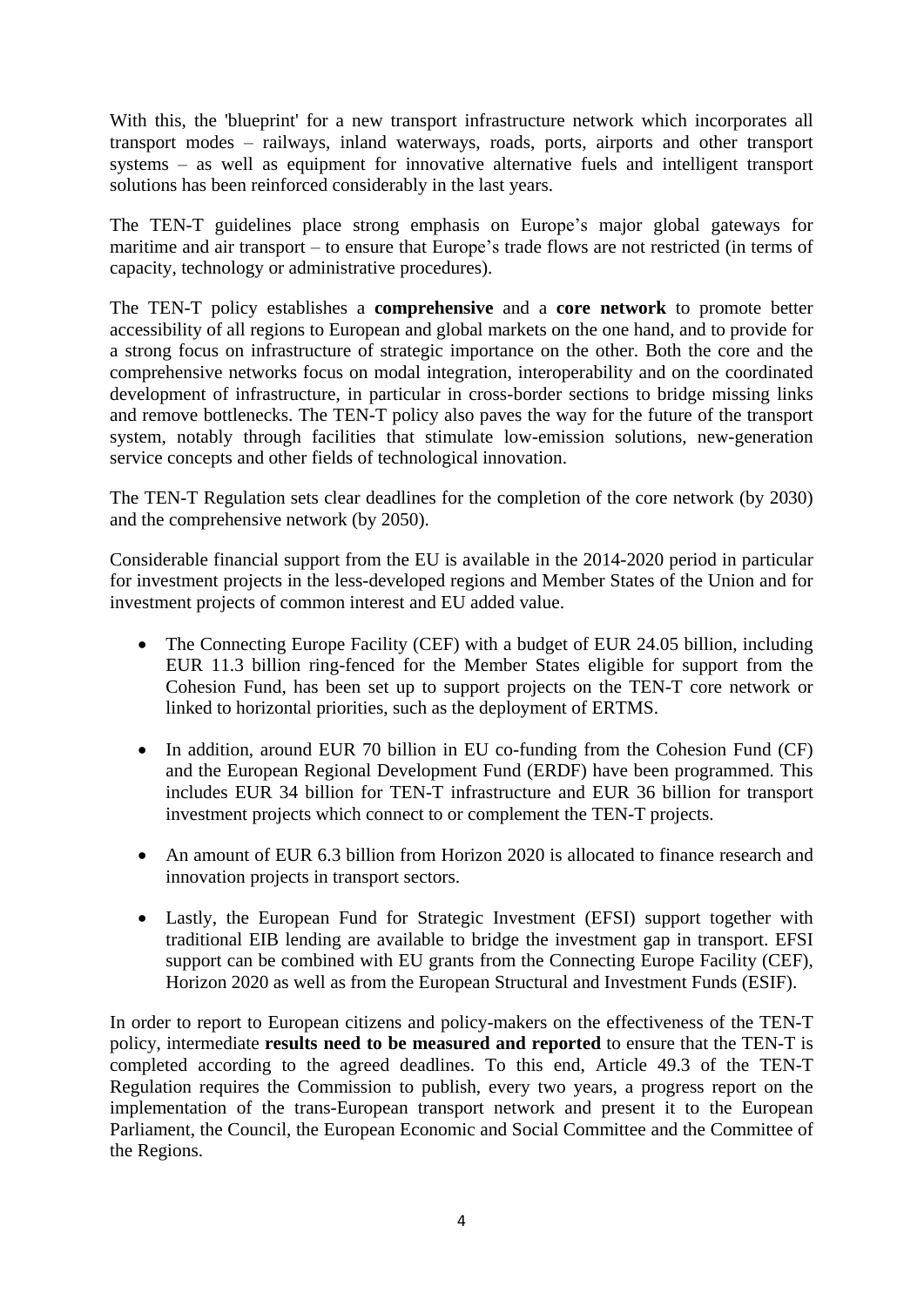The present progress report is the first in a series of biennial reports submitted by the Commission to the other EU institutions, as foreseen by Regulation No 1315/2013. The present report is the starting point for a process of regular and comprehensive reporting at the highest level on the technical and financial status of the core and comprehensive trans-European transport network. Such reporting will create transparency, foster coordination between all parties involved, help to plan and prioritise investments and facilitate the mobilisation of the necessary resources, both financial and technical, to complete the TEN-T<sup>8</sup>.

#### **2. SCOPE AND METHODOLOGY**

Article 49.3 of the TEN-T Regulation defines the scope of the Commission's reporting obligation. The Commission should analyse the development of the trans-European transport network on the basis of information on the progress of project implementation transmitted by the Member States, in particular through the interactive geographical and technical system for trans-European transport network (TENtec). In addition, the Commission is required to make available information on the use of various forms of financial assistance for all transport modes as well as other elements of the core and comprehensive network in each Member State. The report should also outline the Commission's coordination of all forms of financial assistance with a view to supporting a coherent application of the TEN-T Regulation in line with its objectives and priorities.

This report presents an estimate of co-financing from the EU budget for investments made on the TEN-T network infrastructure and the corresponding realisation of the network made during the period 2014 - 2015<sup>9</sup>. The progress in the use of financial assistance in the reporting period is measured with reference to financial sources listed in TEN-T and CEF Regulations<sup>10</sup> as well as other sources of financing available for the trans-European network, namely the budget available under the TEN-T Programme for the period 2007-2013, the European Structural and Investment Funds and the support provided by the European Investment  $Bank<sup>11</sup>$ .

As for the Member States' national budgets, the individual reports provided by Member States for the reporting years 2014 and 2015 were unfortunately not of sufficient quality in terms of comparability of results and accuracy of data. For this reason, the present report does not include the national budgets invested on TEN-T yet. However, this report identified the reporting challenges with regard to the national budgets. On this basis, conclusions were drawn for future reporting (see chapter 5 on the reporting strategy).

A clear scope and criteria for reported projects was defined to focus the reporting only on investments which effectively contributed to the implementation of the TEN-T network. Therefore, the scope of this progress report covers exclusively works and/or mixed (works

<sup>&</sup>lt;u>.</u> <sup>8</sup> With regard to CEF funding, the European Parliament and Member States are continuously informed about the implementation progress, in particular in the context of CEF Calls for proposals.

 $9$ <sup>9</sup> The report covers the projects which were running or completed in 2014 and 2015 regardless of their start date.

 $10$  The forms of financial assistance to be reported, other than the ones provided under TEN-T Guidelines (CEF), are defined in Art. 49.1 and include the Cohesion Fund, the European Regional Development Fund, Horizon 2020 and loans and financing instruments established by the European Investment Bank.

 $11$  The inclusion of TEN-T Programme budget in calculation was necessary as a number of projects with financial assistance granted under 2007-13 financing period were still ongoing in the years 2014-2015.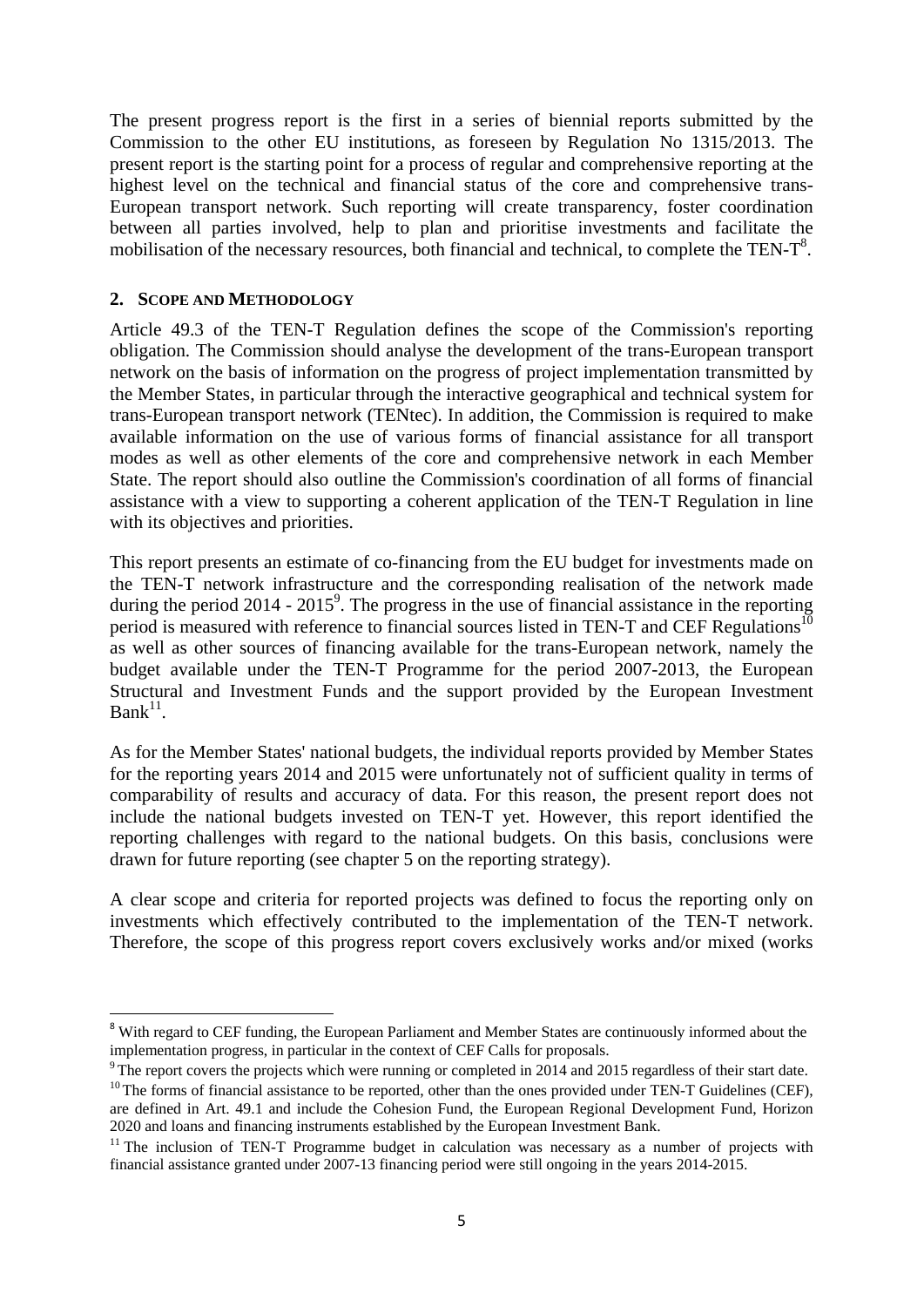and studies) projects  $12$ , leading to the development of new infrastructure or the upgrade/rehabilitation of the existing ones. Given the above criteria, the financing assistance from Horizon 2020, where funding is generally available for research activities only, is not taken into consideration, but only mentioned in an aggregated manner under chapter 4.2.

The report draws on one side on the study performed by external experts $^{13}$ , commissioned by the Commission to facilitate the production of a first progress report on the development and implementation of the trans-European network. As the work on the development of the TENtec database and the Core Network Corridor studies (CNC studies) was still on-going at the time of this report, the study was necessary to address the remaining information gaps and data quality issues. On the other side, the data already available in the TENtec information system<sup>14</sup> was used to the extent possible for the analysis of the technical realisation of the TEN-T. This TENtec data is mainly based on two currently ongoing data collection studies (Lot 1 on Railways, Roads and Airports and Lot 2 on Ports and Inland Waterways). However, it has to be underlined that the data collected and encoded in the TENtec database via these two studies is expected to be validated by Member States by the end of 2017.

The present study identifies the financial and technical data sources necessary to assess the level of implementation of the TEN-T network by the end of 2015. With regard to financial aspects, the data has been collected from the Innovation and Networks Executive Agency (INEA), the Directorate-General for Regional and Urban Policy (DG REGIO) and the European Investment Bank (EIB).

The analysis of the implementation of TEN-T technical parameters was performed through the comparison of information and data stored in the TENtec information system with a set of key performance indicators (KPIs) defined on the basis of transport infrastructure requirements foreseen in the TEN-T Regulation. This allowed for the assessment of the current level of TEN-T implementation in terms of compliance with the TEN-T standards per type of network and transport mode.

Finally, in order to assess the state of realisation of the TEN-T network by the end of 2015, the level of reported investment per transport mode was compared with the current level of technical implementation as shown by the KPIs selected to assess the transport infrastructure network.

This first report should be considered as a work in progress and a starting point for the formulation of a sound, reliable and transparent TEN-T reporting system for the future, with enhanced measurement of the impact of financed investments.

The reported results should be seen as indicative as mapping and defining the progress of TEN-T implementation constitutes an ongoing challenge for national regulatory bodies and for the Commission. There is currently no common reporting system and process in place

<sup>1</sup>  $12$  Studies are therefore not covered by the scope of this report as they do not directly result in a progress in the implementation of the TEN-T network.

<sup>&</sup>lt;sup>13</sup> Article 49.3 Study: Review of existing sources of information/data and support for the preparation of the progress report on the implementation of the TEN-T network, Panteia, delivered in 2016.

<sup>&</sup>lt;sup>14</sup> The European Commission's information system TENtec stores technical, geographical and financial data for the analysis, management and political decision-making related to TEN-T and the underlying funding programme (CEF).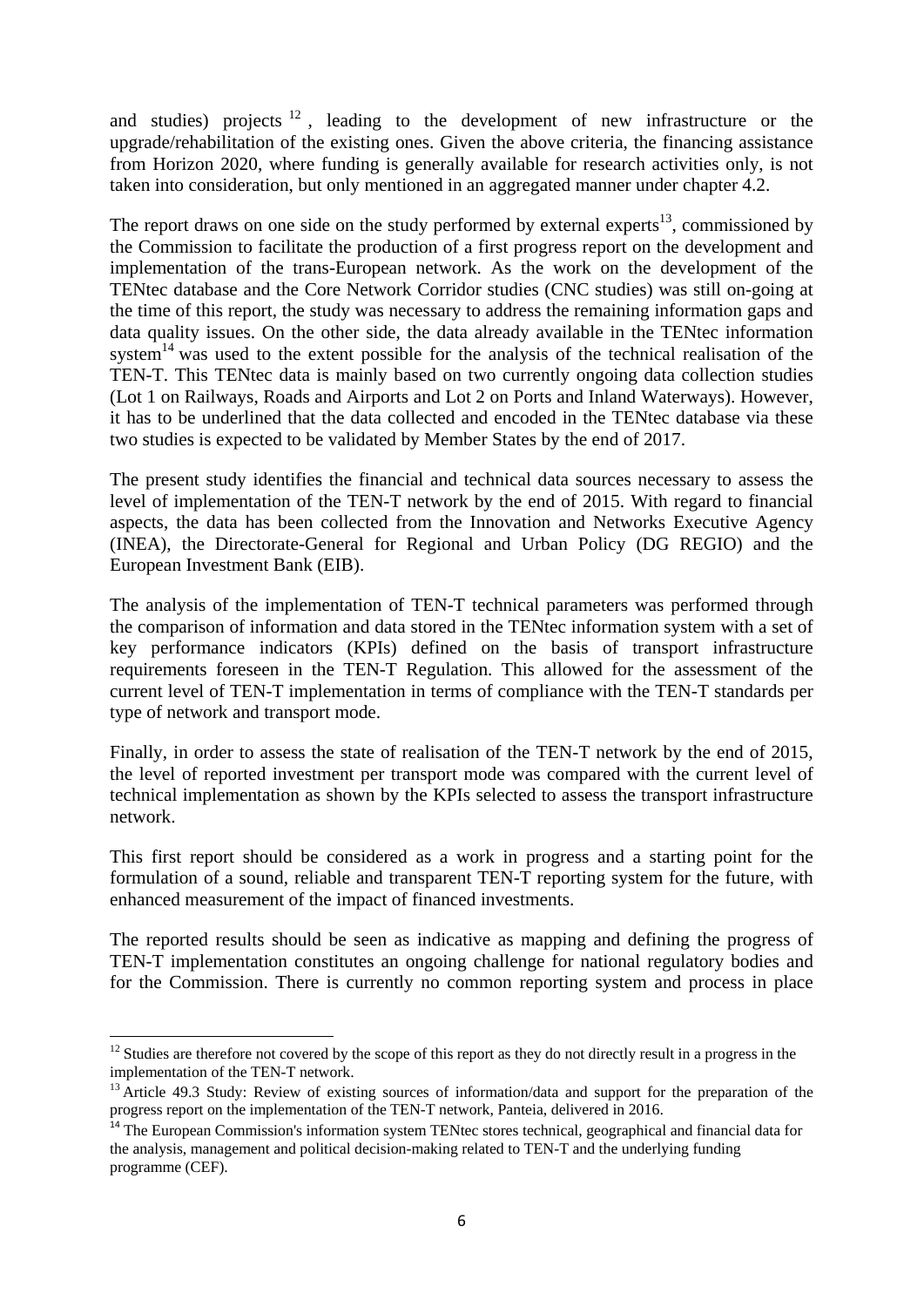which would allow the Commission to obtain complete and harmonised data sets on TEN-T projects from various sources at EU and national level.

The use of different methodologies, calculation methods, payment schemes and data formats by EU bodies and Member States entails the risk of omission or double-counting of reported projects and seriously limits the comparability of data. The differences in reporting systems (e.g. direct vs. shared management of funds) result in significant information gaps and further undermine the robustness of reported data<sup>15</sup>. Lastly, the TENtec information system, while being the most suitable source of technical and geographical data on TEN-T, is currently in the process of increasing its data input rate and data quality. These factors may negatively affect the reliability of the data analysis process for this first report.

In this context, it is important to explore possible improvements in the implementation of Art. 49.1 of the TEN-T Regulation, which sets out that Member States are to provide to the Commission on a regular, comprehensive and transparent basis information on the progress made in implementing projects, including annual data for all projects benefitting from EU funding $16$ .

#### **3. STATUS OF TEN-T IMPLEMENTATION: TECHNICAL PROGRESS**

The TEN-T Regulation establishes the comprehensive and core networks based on a methodology relying on objective criteria and quantitative thresholds which was used by the European Commission, the European Parliament and the Council in the legislative procedure<sup>17</sup>. The core and comprehensive networks are associated with defined technical requirements and priority targets.

The progress made with regard to the realisation of the TEN-T needs to be benchmarked with these technical standards with the help of key performance indicators. The regular update of the definition of the TEN-T network and the monitoring of the quantitative thresholds to be fulfilled also form an integral part of the progress reporting.

# **3.1. Key Performance Indicators in the TENtec information system**

1

In the course of 2014-2016 the Core Network Corridor studies identified a set of key performance indicators (KPIs) in line with these technical requirements and common to all the nine core network corridors. The target values for each KPI have been defined on the basis of the requirements set out in the TEN-T Regulation, with particular reference to Article 39. The primary objective of KPIs is to measure the evolution of the TEN-T corridors over time and monitor their compliance levels with infrastructure quality standards set out in the TEN-T Regulation. The table in Annex I presents the list of key performance indicators and the calculation method, used to measure the technical progress achieved on the TEN-T network. It also includes the different values of 2015 that are known at the time of this report.

<sup>&</sup>lt;sup>15</sup> With regard to the European Regional Development Fund and the Cohesion Fund precise information on portion of expenditures related to TEN-T in the reporting period was still unavailable at the EU level at the time of drafting this report and had to be estimated.

<sup>&</sup>lt;sup>16</sup> In this context, it is worth recalling that the European Regional Development Fund and the Cohesion Fund are implemented through shared management between the Commission and Member States.

<sup>&</sup>lt;sup>17</sup> The planning methodology for the trans-European transport network (TEN-T), Commission staff working document, COM(2013) 940 final.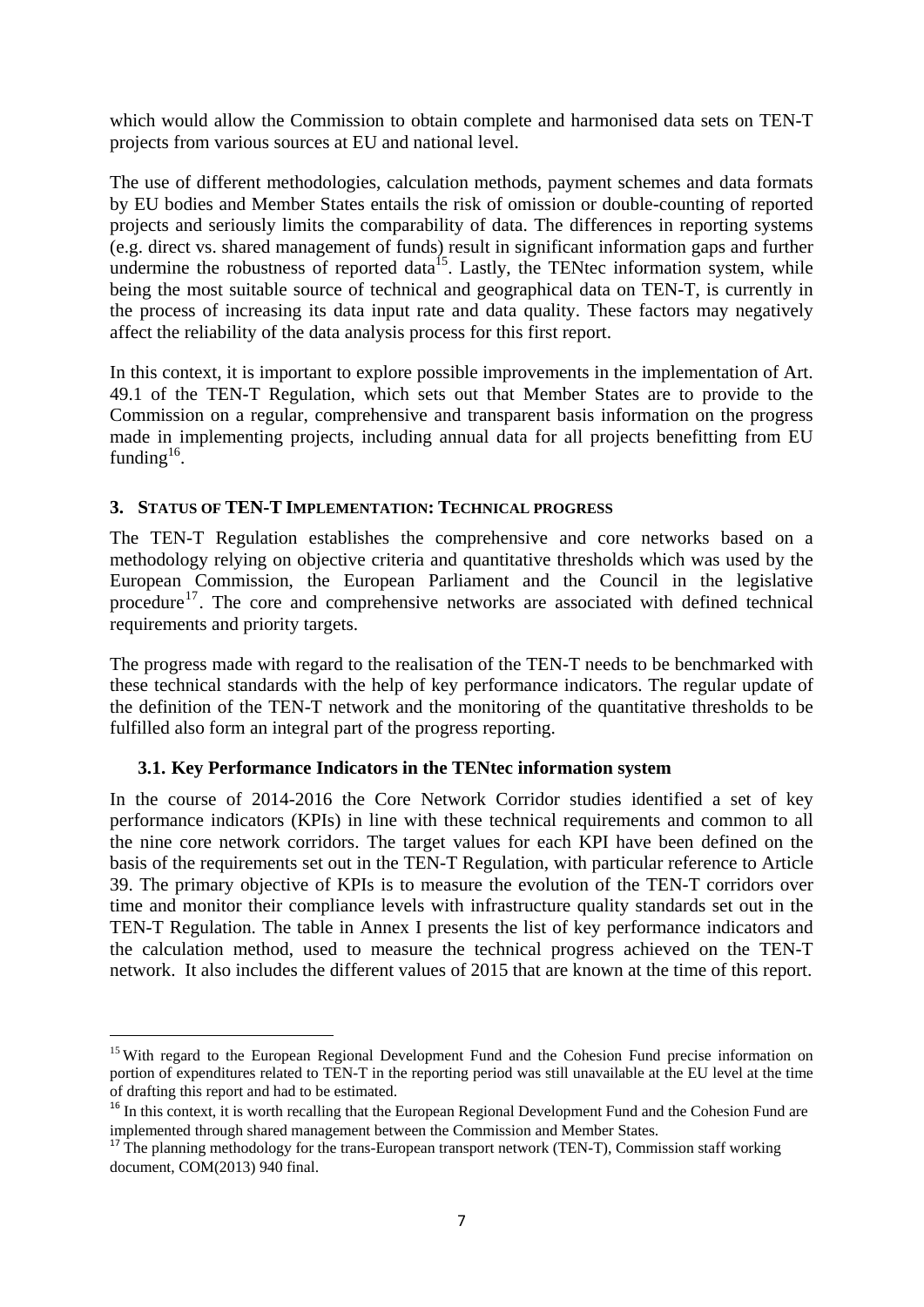To date, TENtec links geographical information and technical parameter data of the TEN-T infrastructure and enables the user to easily compile information and create timely reports and maps, covering the TEN-T core and comprehensive networks<sup>18</sup>. These databases incorporate the data collected from the Member States and provide the Commission with the means of identifying critical issues, transport "bottlenecks" and issues related to interoperability across borders.

However, at the time of this report a significant part of data for different sections and modes is still missing in TENtec, suffering from data quality issues (e.g. inconsistencies) or is still pending validation from Member States after the data was encoded following external studies. In addition, the quality of information varies significantly between parameters. For instance, the data input rate is at 100% only for one road indicator and one airport indicator. With regard to rail, the data input rate is relatively high for some basic parameters (e.g. electrification, track gauge, axle load), but remains low for some others (e.g. ERTMS implementation). Indeed, as regards ERTMS deployment, the data in TENtec is currently only available for core network corridor sections. For IWW, the parameters for which the data is currently available allow only for the calculation of some indicators (e.g. at present no data is available for KPIs such as permissible height under bridges). Finally, the availability and quality of information for ports and freight terminals remains relatively poor at the moment, so the reported results should be treated as indicative only.

In order to increase the data quality and input rate in TENtec, dedicated data collection studies have been launched in 2015 and 2016 and will provide results in 2017 and 2018. In addition, studies on Motorways of the Sea and ERTMS deployment have data collection elements which together lead to a comprehensive coverage across transport modes.

Once TENtec has an increased data input rate, the calculation of the entire set of performance indicators will enable the measuring of progress for the technical implementation of TEN-T in a comprehensive and reliable manner.

This progress report presents only the part of KPIs which could be calculated based on the currently available data in TENtec. In addition, it needs to be underlined that the full data sets encoded at present by the various TENtec studies have been taken into account, regardless whether the data has been validated by Member States or not yet. This means that the missing data for some sections and infrastructure components and/or unvalidated data may have an impact on the robustness of the final data result.

<sup>&</sup>lt;sup>18</sup> Eight categories of data are available in TENtec at the moment: Airports; Bridges; Dams Locks; Inland Waterways; Ports; Rail; Road; and Rail-Road Terminals. There are currently more than 300 technical parameters available for all these categories together.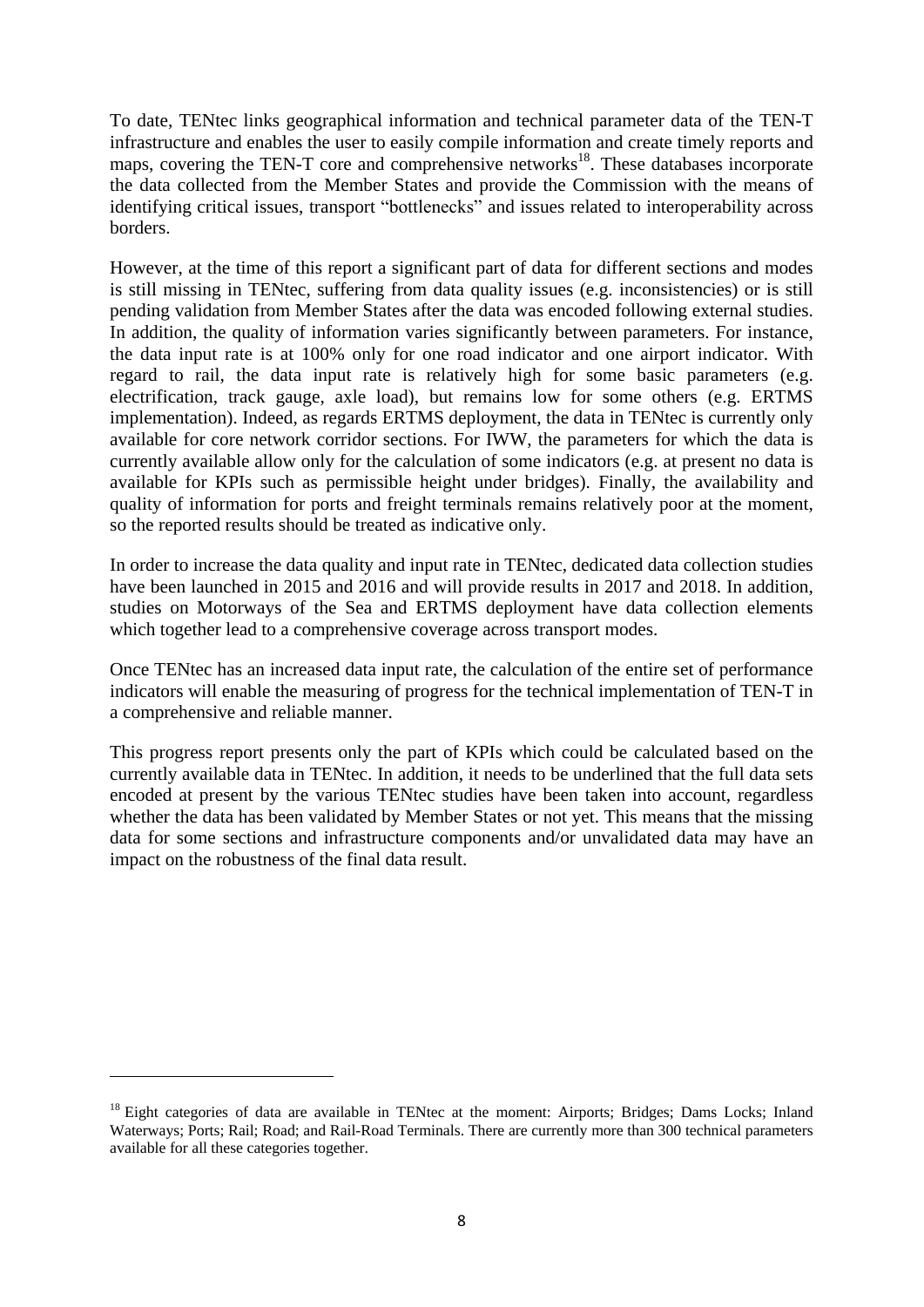#### **3.2. Technical implementation of TEN-T network by KPI**

Based on the present TENtec Information System, the current state of implementation of TEN-T transport infrastructure in terms of compliance with the TEN-T Regulation requirements reaches between 75% and 100% for half of the currently available indicators, whereas for the other half it is still below 75%.

# *Railways*

With regard to rail, the currently available data indicates that the standard track gauge of 1435 mm is present on 77% of the rail core network and 76% of the comprehensive rail network. As for electrification, around 81% of the TEN-T network (81.3% for core, 80.6% for comprehensive) is compliant with the TEN-T requirement. The ERTMS is in operation only on 9.5% of core network corridors sections as of end 2015 (the information for the other sections is not available yet) suggesting the clear need for more investment. In line with the recently adopted European Deployment Plan (EDP) for ERTMS, more progress seems to be made on average on the core network than on the comprehensive network, which can be perceived as a good sign of the effective prioritisation of investments. Indeed, the new EDP sets targets until 2023 by which about 30-40% of the Core Network [Corridors](https://ec.europa.eu/transport/node/2443) shall be equipped. In 2023, the ERTMS European Deployment Plan will be updated again setting out the precise implementation dates for the remaining part of the Corridors between 2024 and 2030.

#### *Roads*

For roads, the main indicator calculated is the total number of kilometres compliant with motorways/expressways road types. The results show that 74.5% of the core network is currently compliant with the standard, whereas only 58.1% of roads on comprehensive network fulfil the requirement. No information on the availability of clean fuels is currently available in TENtec as the data availability is limited and a common approach across Member States and providers is lacking. In the framework of the Alternative Fuels Directive 2014/94/EU, the Commission is however currently analysing the national policy frameworks for the market development of alternative fuels and their infrastructure. In addition, the Commission financed a study on "clean power for transport infrastructure deployment" which results have recently been presented. More detailed information is expected to be presented in the second progress report.

#### *Ports and Inland Waterways*

Concerning inland waterways, the core network is already 95% compliant with regard to the CEMT requirements for class IV, 79.6% compliant with regard to RIS implementation and 68% in terms of permissible draught of 2.5 m.

As regards seaports, the connection to rail indicator shows full compliance with TEN-T requirements. However, this indicator will be refined to also encompass the need for improvements to increase the capacity for freight transport. The rate of connection to CEMT Class IV inland waterways is 46% for the core and 9% for the comprehensive network. However, the data for IWW and ports should be treated with caution as the information in the TENtec database is either not validated yet by the Member States or not at all available. In the latter, the figures for these KPIs have thus been based on the Article 49.3 study results.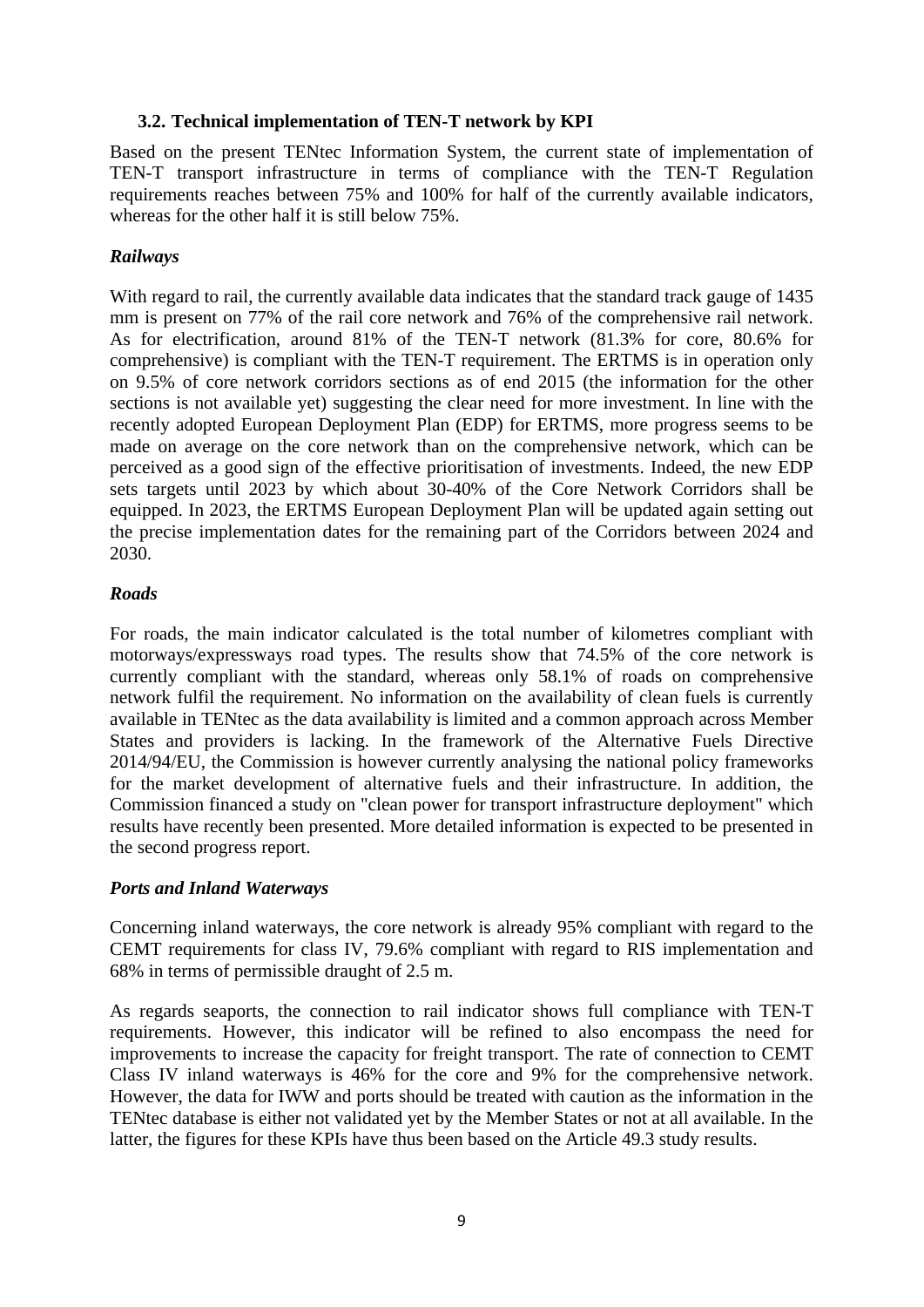# *Airports*

As far as airports are concerned, Regulation (EU) 1315/2013 defines that only the core airports that are marked with a star in Annex 2 of the Regulation (i.e. 38) are falling under the obligation of Article 41(3), i.e. to be connected with the railway and road transport infrastructure of the trans-European transport network by 2050 (except where physical constraints prevent such connection) and to be integrated into the high-speed rail network wherever possible, taking into account potential traffic. In 2015, 23 core airports out of the 38 core airports (60.5%) that fall under this obligation are already connected to rail. This data is based on very reliable data with a data input rate of 100% reached for this indicator.

#### **3.3. Technical update of the definition of the TEN-T network**

The European Commission ensures close monitoring of the technical parameters of the infrastructure components of the TEN-T network. Article 49.4 of the TEN-T Regulation indeed provides for the possibility to adopt delegated acts to adapt Annexes I and II to take account of possible changes resulting from the quantitative thresholds establishing the infrastructure components of the comprehensive network.

The Commission launched the updating process at the TEN-T Committee meeting held on 30 September 2015 and consulted experts of Member States' competent authorities, in the presence of experts of the European Parliament, in a meeting on 9 December 2015, on 16 March and on 28 September 2016. This led to the adoption of a delegated act on 7 December 2016 which is expected to enter into force after the two months' scrutiny period of the European Parliament and the Council.

The adaptations of the list and the maps for the purposes of this delegated act were based on quantitative thresholds laid down in Articles 14, 20, 24 and 27 of the TEN-T regulation. They relied on the latest relevant available Eurostat statistics and information provided by Member States and other relevant sources concerning the progress made in completing the network. This exercise led to 250 change requests which have been presented and 235 have been approved and integrated in line with the provisions of Article 49, paragraph 4, of the regulation.

The adaptations resulted in the inclusion of nodes pursuant to point (a) of Article 49(4), such as inland ports, maritime ports, rail-road terminals, logistic platforms and airports. They also led to the adjustments of the rail, road and inland waterway network, based on information provided by the Member States concerned, so as to reflect the progress made in completing the network pursuant to point (c) of Article 49(4). However, the adaptations did not include exclusions according to point (b) of Article 49(4) since this assessment would only have been relevant if carried out six years after the adoption of the regulation. Indeed, the application of the exclusion thresholds would have shown cases where certain infrastructure components would have been below both the initially applied threshold and the new inclusion threshold. Therefore, these elements were at this stage not taken into account for the updating exercise.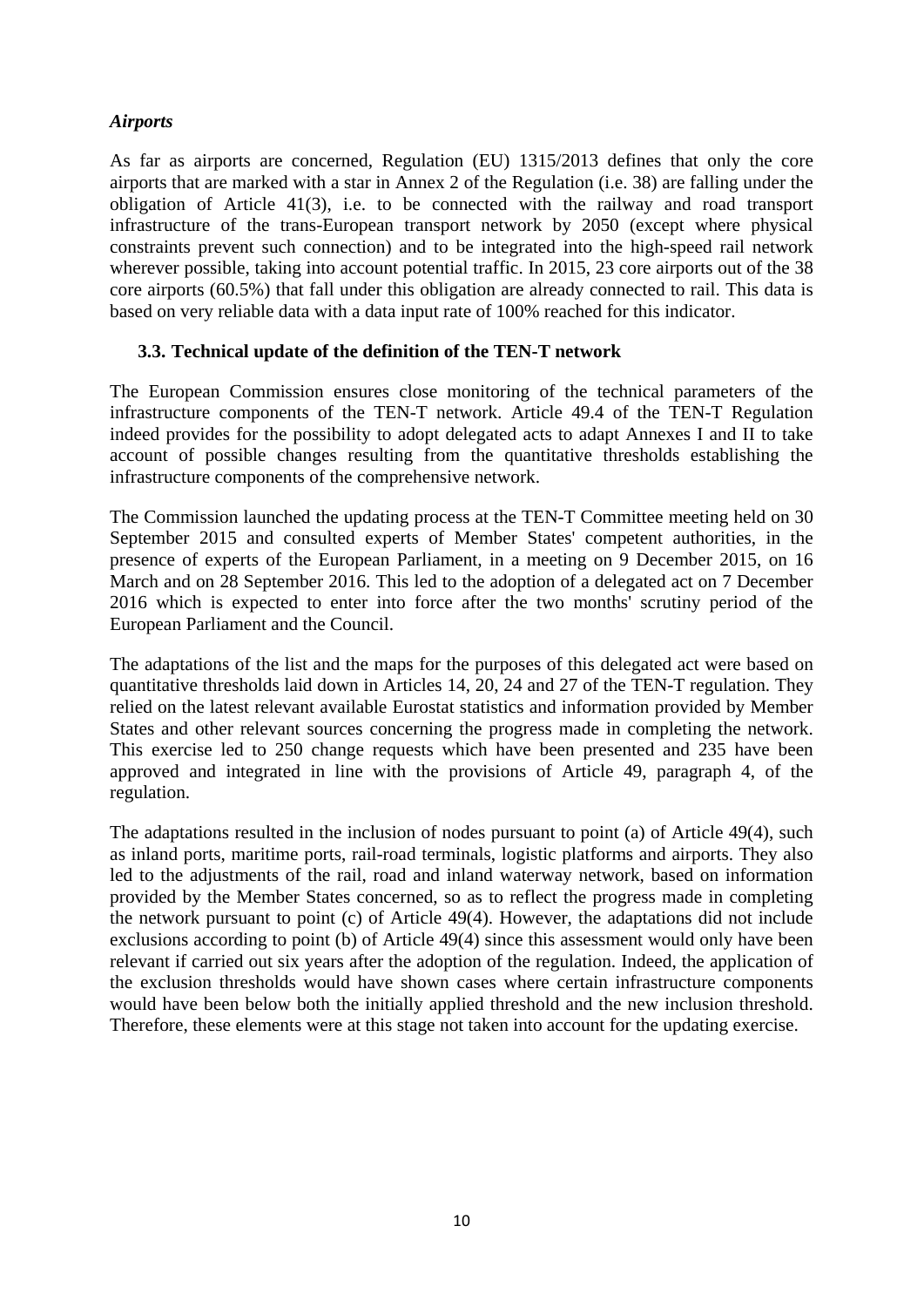#### **4. STATUS OF TEN-T IMPLEMENTATION: PROGRESS IN INVESTMENTS SUPPORTED BY EU CO- FINANCING**

#### **4.1. Use of financial assistance in 2014 and 2015**

In the course of 2014 and 2015 the total investment made by the EU institutions from their financial sources (i.e. TEN-T/CEF, ERDF/CF and EIB loans) in TEN-T core and comprehensive network infrastructure amounted to **EUR 30.67 billion** in all 28 Member States. This overall amount for EU investments only includes investments related to works and mixed works/studies projects. In addition to this, some EUR 1.1 billion of EU financial assistance were allocated under grant agreements to studies' projects in 2014 and 2015. Among these some EUR 931.5 million were granted under the CEF-Transport; and EUR 160.1 million under the TEN-T programme. In addition, EUR 512.9 million were allocated in 2014 and 2015 to transport research projects under Horizon 2020.

#### *CEF*

As regards the expenditure from the former TEN-T Programme and the current Connecting Europe Facility, the grants amount to 7% of total EU investment in TEN-T infrastructure. Although the CEF/TEN-T expenditures amounts to merely EUR 2.1 billion in the reporting period<sup>19</sup>, it is worth noting that some EUR 12.7 billion is foreseen for 263 projects selected in the first CEF call for proposals in 2014 and additional EUR 6.6 billon to 189 projects selected under the second CEF call for proposals in 2015 (and legally committed in 2016). In addition, the Commission has supported (through the CEF budget) the Programme Support Actions focussed on the preparation of projects, capacity building in the national administrations, and supporting the establishment of the Core Network Corridors. It can thus be foreseen that the CEF share in the total EU expenditure on the TEN-T network will significantly increase in the following years with more projects during their implementation phase.

#### *ESIF*

1

Almost half of the EU support in 2014-2015 for implementation comes from the European Regional Development Fund (ERDF) and the Cohesion Fund (CF), together responsible for around 48% (equal to EUR 14.8 billion) of all EU-supported TEN-T investments. The reported CF share does not take into account the part of Cohesion Fund allocation transferred to support transport projects on the core network under the  $\text{CEF}^{20}$ .

It should be noted that the above mentioned European Structural and Investment Funds (ESIF) budget share is an approximation, as the precise data on the actual expenditure in relation to TEN-T in 2015 was not available at the EU level at the time when this report was drafted.

Next to the actual expenditures, it should be noted that the ESIF commitments on TEN-T related projects made under the 2014-20 programming period were estimated at around EUR 8 billion for 2014 and 2015.

<sup>&</sup>lt;sup>19</sup> A total of 298 projects were supported with EUR 2.1 billion from CEF/TEN-T budget in the reported period.

<sup>&</sup>lt;sup>20</sup> In order to improve the completion of transport projects – in particular cross-border ones – with a high European added value, part of the Cohesion Fund allocation (EUR 11 305 500 000) was transferred to finance transport projects on the transport core network or transport projects relating to horizontal priorities in the Member States eligible for financing from the Cohesion Fund under the CEF.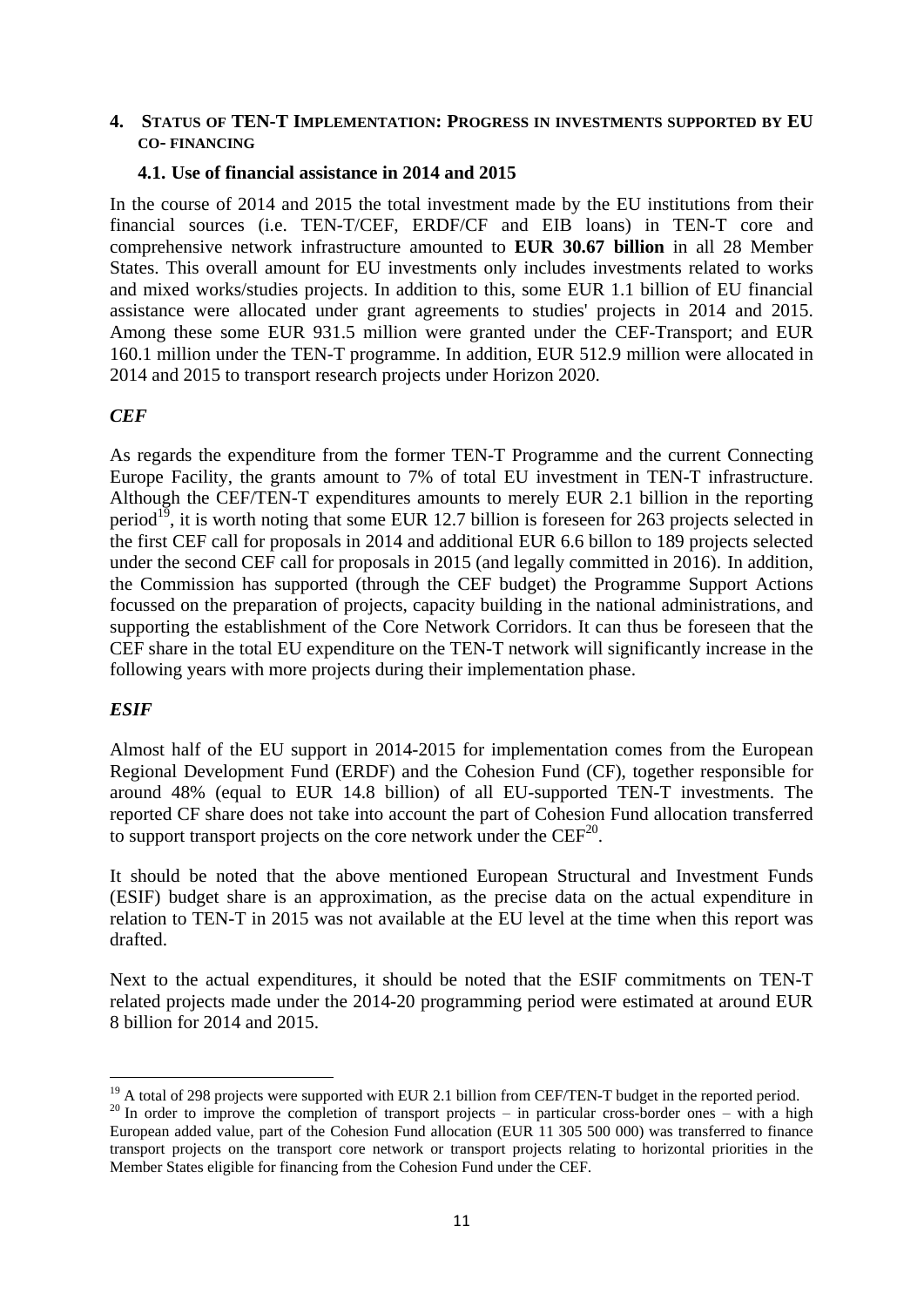# *EIB and EFSI*

The reported volume of EIB loans signed in 2014 and 2015 equals EUR 13.7 billion which supported 69 transport operations on the TEN-T network in the reported period.

The European Fund for Strategic Investment (EFSI) was launched in November 2014. The period 2014-2015 was mainly devoted to establishing the new instruments and the various initiatives and measures foreseen under the three pillars of the Investment Plan for Europe.

# *National resources mobilised*

It should be noted that the EU co-funding of transport infrastructure projects in the range of 20% and 85% requires the existence of additional funds, often provided from Members States' national funding. Therefore, in order to benefit from EU funds, the Member States allocate considerable national budgetary resources to the projects supporting EU priorities. In 2014 and 2015, the EUR 2.1 billion invested from CEF/TEN-T budget were co-financed with more than EUR 6 billion of investments from other sources, primarily Member States' national budgets.

# **4.2. Reinforcing the strategic framework for transport investments**

At the end of 2013, a new blueprint for the development of the back bone of the EU transport system was agreed when the revised guidelines for the TEN-T network were adopted by the European Parliament and the Council. A commitment was made for transport infrastructure development that will take decades to implement on the ground, require an estimated EUR 1.5 trillion in investment, and involve a large number of private and public stakeholders. An endeavour of this magnitude, complexity, and cost requires a solid foundation for policy and investment decisions.

Considerable effort was made in 2014 and 2015 to reinforce the strategic framework for transport projects beyond the provisions of the TEN-T Regulation and thereby to enhance planning security for investors.

Based on the proposal made by the European Coordinators, the Member States agreed on detailed work plans for the nine TEN-T core network corridors. A European Deployment Plan for ERTMS was adopted in December 2016 and a Detailed Implementation Plan for the Motorways of the Sea was put forward by the European Coordinator<sup>21</sup>.

A considerable part of the CEF budget has been earmarked for transport infrastructure projects on TEN-T, providing in particular financial support to the core network and horizontal projects and activities identified in Part I of the Annex to the CEF Regulation. In order to concentrate efforts in that regard, priority is given to projects of common interest as defined in the TEN-T Regulation.

Similarly, Cohesion Fund and ERDF support is provided for TEN-T and other transport infrastructure that has been identified as a priority for the development of the TEN-T and/or the Member State and region concerned.

<sup>&</sup>lt;sup>21</sup> http://ec.europa.eu/transport/node/4876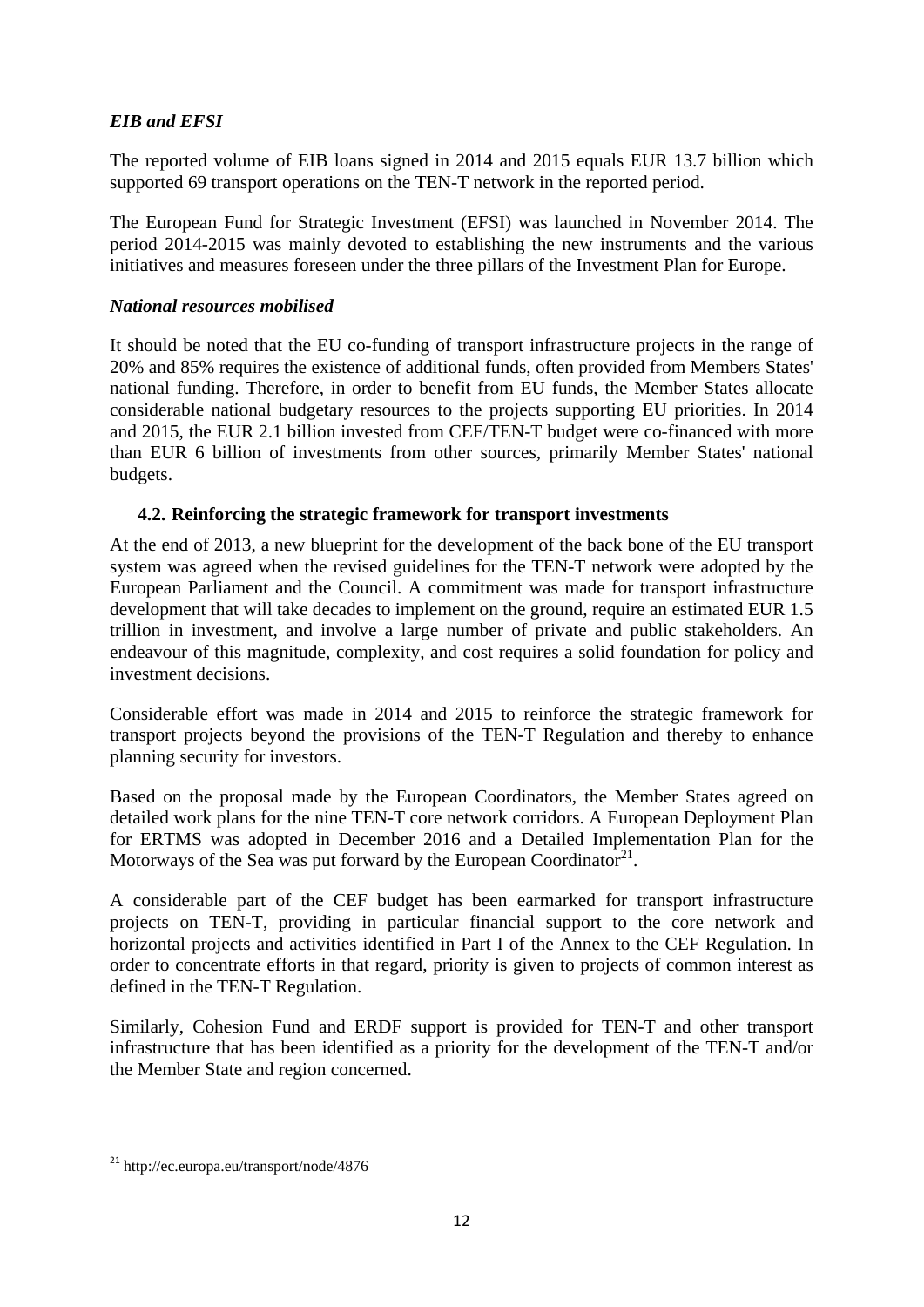Considerable effort was made in 2014 and 2015 to finalise the programming for the 2014- 2020 period: Cohesion Fund and ERDF will continue to provide tangible support for the development of the TEN-T network (around EUR 34 billion) in the coming years, in particular in the less developed Member States and regions where considerable effort is still needed to close missing links and remove bottlenecks in the transport networks. Additionally, the ESI Funds will support national, regional and local transport infrastructure projects which are not located on the TEN-T network, as well as the procurement of rolling stock.

This is crucial for building a seamless door-to-door transport system which caters to the needs of long-distance and cross-border transport, as well as local mobility. In all Member States, cohesion policy will support a transition towards a multimodal, intelligent and more sustainable transport system.

Furthermore, as required by the ex-ante conditionality for receiving financial support from CF and ERDF under Thematic Objective 7 (sustainable transport), comprehensive national and regional transport plans, were developed in 20 Member States, including mature project pipelines and measures to strengthen the capacity of administrations and beneficiaries.

The development of these comprehensive transport plans was an important step forward: they set out in detail how the development of the TEN-T will be taken forward in 20 Member States and numerous regions of the Union (where CF/ERDF provide co-funding). Furthermore, they provide a basis for a balanced and complementary development of non-TEN-T infrastructure at national, regional, and local level. This is an important step in ensuring that the development of the TEN-T is not done in isolation but as part of an overarching effort to develop a seamless door-to-door system which provides for longdistance and cross-border transport, as well as for local mobility.

In this context it is also noteworthy that the Commission had presented in 2013 a new concept for the development of Sustainable Urban Mobility Plans. In the programming period 2014- 2020, many EU urban areas will benefit from Cohesion Fund and ERDF support in the development and implementation of such plans. Around EUR 12.5 billion have been programmed in support for clean urban transport infrastructure and promotion, plus around EUR 3.5 billion for intelligent transport systems and soft mobility. These investments will help increase the performance of the urban nodes, reduce congestion and remove bottlenecks on the TEN-T, and improve last-mile connectivity.

# **4.3. Mobilising private capital for TEN-T implementation**

Despite the high EU financial contributions to transport infrastructure on the TEN-T network, the main financing challenge still rests with the Member States. The development of sustainable and sufficient sources of financing (both public and private) is of key importance to overcome the deficit of funding presently available.

Cohesion Fund, ERDF and CEF support, whilst tangible (around EUR 60 billion for TEN-T investments in 2014-2020), is relatively modest in comparison to the investment needs identified for the core and comprehensive network. Therefore, ensuring the greatest impact of EU funds requires a coordinated and targeted use of both grants and of financial instruments where they can catalyse private investments.

Because of the ex-ante conditionalities for transport, effective framework conditions for the ESI Funds investments into the transport sector are in place (comprehensive national or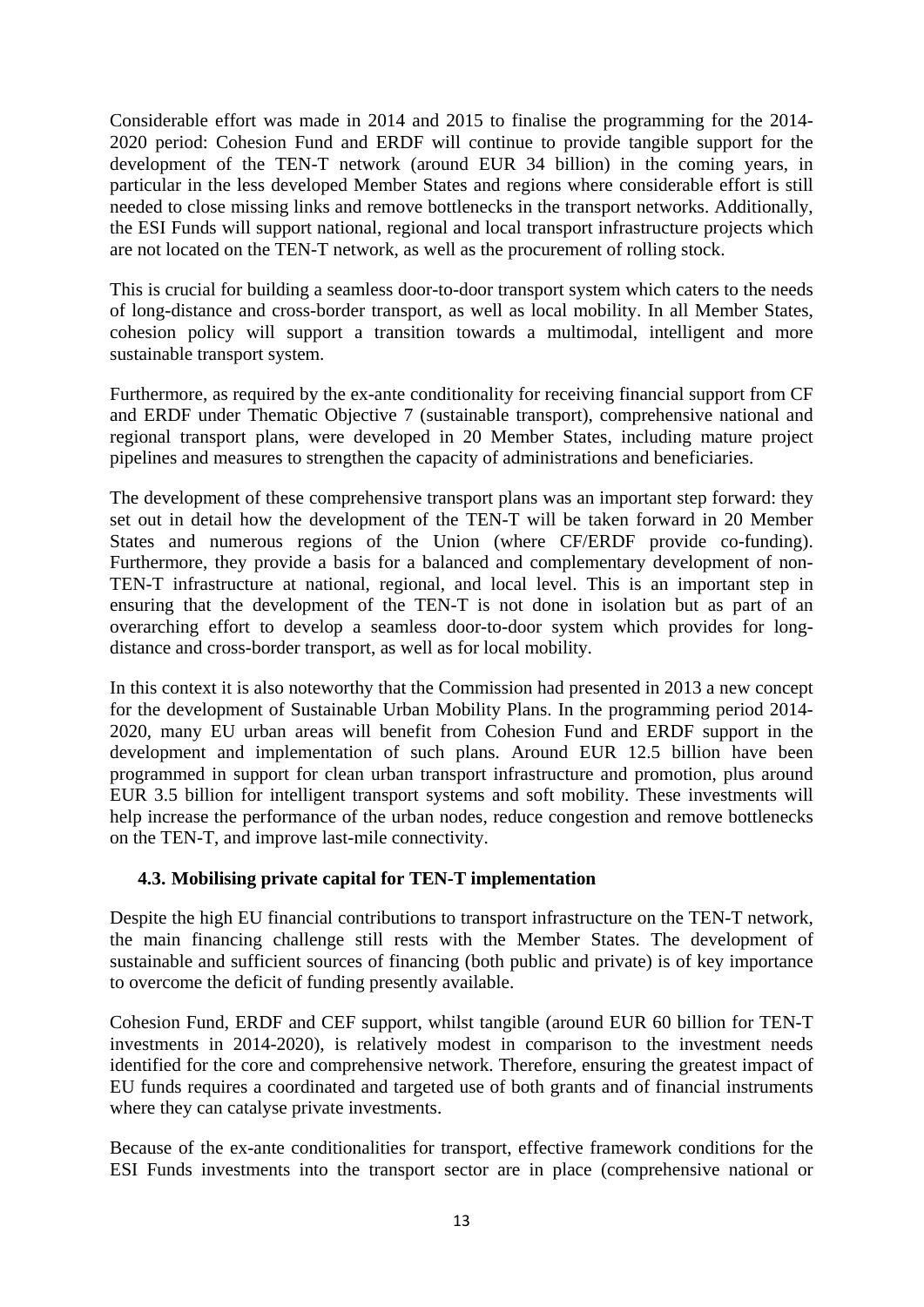regional transport plans and sufficient administrative capacity). This supports the planning of transport investments, both public and private. A realistic and mature pipeline for CF/ERDF supported projects developed in the context of this exercise provides a basis for coordination, synergies and complementarities with CEF and EFSI.

Private funding often builds on public-private partnership (PPP) schemes. EU funds (such as CEF) can be used to improve the risk profiles and strengthen the contractual arrangements of PPPs, thereby increasing their marketability. This allows the promoters of eligible infrastructure projects to attract additional private finance from institutional investors such as insurance companies and pension funds. ESI Funds can be used to support strategic infrastructure projects which pool other financial resources, be it in the form of national public and private co-financing, financing provided by the EIB or – more recently – financing provided with the risk bearing capacity of  $EFSI<sup>22</sup>$ .

In order to enhance – where possible - the leveraging effect of EU resources (CF, ERDF, CEF) on other sources of financing, the Commission makes use of innovative financing solutions, which can be developed into many different types of support instruments, for example, through risk-sharing instruments deployed jointly with the European Investment Bank. Such instruments can mobilise investment volumes ranging from six (equity investment) to fifteen times (risk sharing instruments such as project bonds) the grant component. The innovative financing solutions proposed by the Commission build on the experience with previous instruments, notably the Marguerite Fund and the Loan Guarantee for TEN Transport (LGTT).

The most prominent example of such an instrument is the pilot phase of the Project Bonds Initiative (PBI) which has been carried over under the CEF Programme in three sectors: transport, energy and ICT. The mechanism attracts additional funding allowing the project promoter or prospective beneficiary to raise debt funding on capital markets (in the form of bonds) to finance high EU added value pan-European infrastructure projects.

In 2014 and 2015, this support from the PBI mechanism was approved for the expansion of the A7 motorway in Germany<sup>23</sup>; the construction of the new A11 motorway link in Belgium<sup>24</sup>; and the expansion of the port of Calais in France. The latter is also a first example of the combined use of innovative financial instruments (PBI) and CEF grants<sup>25</sup>.

The CEF Debt Instrument (CEF DI) with the European Investment Bank, which is operational since July 2015 aims to support projects of common interest where the instrument can facilitate access to debt capital from commercial lending institutions, institutional investors or senior lending from the European Investment Bank.

The Commission takes further action to ensure synergies between EU funds and support from the European Fund for Strategic Investments (EFSI) are effectively exploited to mobilise private financing for strategic transport investments within the EU. The Commission has

 $^{22}$  EIB financing with EFSI support can however not be regarded as national co-financing.

http://www.eib.org/infocentre/press/releases/all/2014/2014-182-a7-extension-first-financing-operation-ingermany-with-eu-project-bonds.htm

 $^{24}$  http://www.eib.org/infocentre/press/releases/all/2014/2014-066-eib-backs-a11-belgian-motorway-link.htm

<sup>&</sup>lt;sup>25</sup> The Project Bond was used to reduce cost of debt and therefore reduce the need for public support, while the CEF grants were used to cover remaining eligible costs for activities of high EU added value.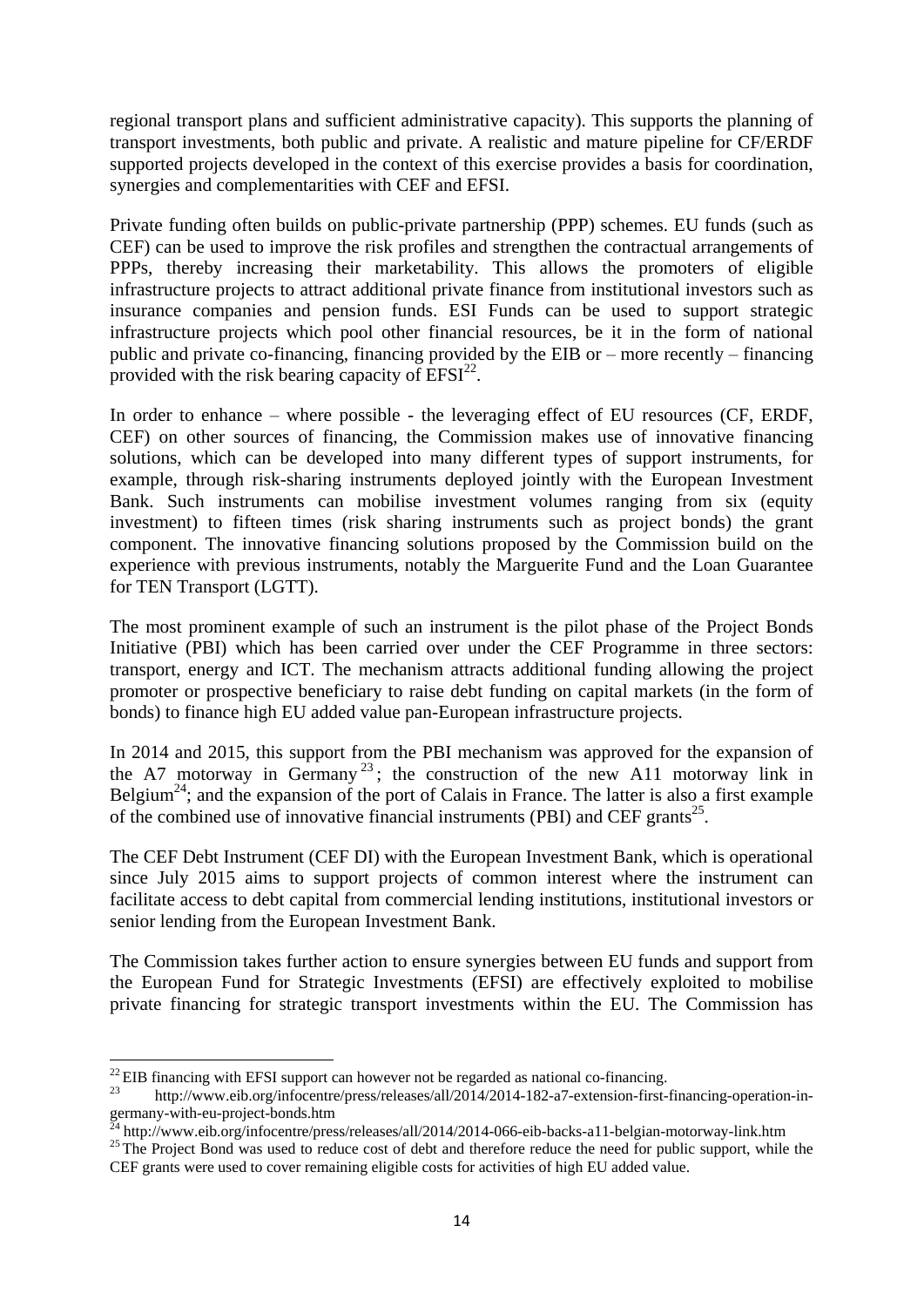already published practical guidance<sup>26</sup> on how to combine and use in a complementary manner ESI Funds and EFSI and continues to further simplify the overall framework to develop such diversification of sources of funding and financing. In 2015, four EFSI transport projects were signed and another three approved, drawing a total of more than  $\epsilon$ 1.5 billion in  $\mathrm{EU}$  loans<sup>27</sup>.

An example of combining grant resources under the CEF with resources enabled by EFSI is the project on "Accessibility Ports Infrastructure" in Spain. An EFSI guarantee enabled EIB and ICO (national promotion bank) to support with loans a pool of Port accessibility projects in Spain in order to connect 13 pre-identified ports of the trans-European transport network during 2015-2020. The total investment (related to the EFSI part of the project) amounts to EUR 425 million. These EIB and ICO loans were complemented by a CEF co-financing to some of these projects.<sup>28</sup>

The Commission develops an innovative blending mechanism, i.e. combining grants from the Connecting Europe Facility programme with instruments available under the European Fund for Strategic Investments and private financing. The Commission published a Work Programme and a call for proposals on 8 February 2017 with an aim to blend EUR 1 billion of CEF grants with EFSI financing or other private capital sources.

#### **5. DEFINITION OF REPORTING STRATEGY**

This first progress report should also propose a monitoring and reporting mechanism enabling the Commission to fulfil its reporting obligations as defined in Article 49.3 of the TEN-T Regulation. This means in particular reinforcing the strategy used for Member States' reporting under Art 49.1 and Art 49.2 of the TEN-T Guidelines. To set up sound and coherent monitoring and reporting mechanisms, the strategy shall take into account all available sources of information and data and shall be coherent with the application of the TEN-T Regulation in line with its objectives and priorities.

The shortcomings identified in the present report indicate that the quality of information and the methodologies applied to collect and process data need to be further improved at EU level. To guarantee necessary data harmonisation, in the future the Commission will use a common pre-filled template for the data collection on EU financial sources as part of its reporting strategy. This should allow for the creation of a common and harmonised database gathering all the relevant information on TEN-T projects with EU funding from the relevant Member State authorities. In this context, it should be noted that EUROSTAT does not collect data on transport infrastructure expenditures, and more specifically on TEN-T, as it is not foreseen by the relevant legal basis.

In addition, the reporting mechanism should allow the Commission to indicate how the various inputs (e.g. EU funds, EIB financing, private leveraged funds) enable the realisation of outputs (e.g. built infrastructure, deployed ITS) and ultimately contribute to measuring outcomes (e.g. transport efficiency, passenger/freight transport capacity, safety, decarbonisation) and estimated impacts (e.g. growth, jobs). This analysis would build upon the assessment made in the context of CNC work plans.

<sup>&</sup>lt;sup>26</sup> http://ec.europa.eu/regional\_policy/sources/thefunds/fin\_inst/pdf/efsi\_esif\_compl\_en.pdf

 $^{27}$  http://www.eib.org/efsi/efsi-projects/?c=&se=5

<sup>28</sup> http://www.eib.org/projects/pipelines/pipeline/20150115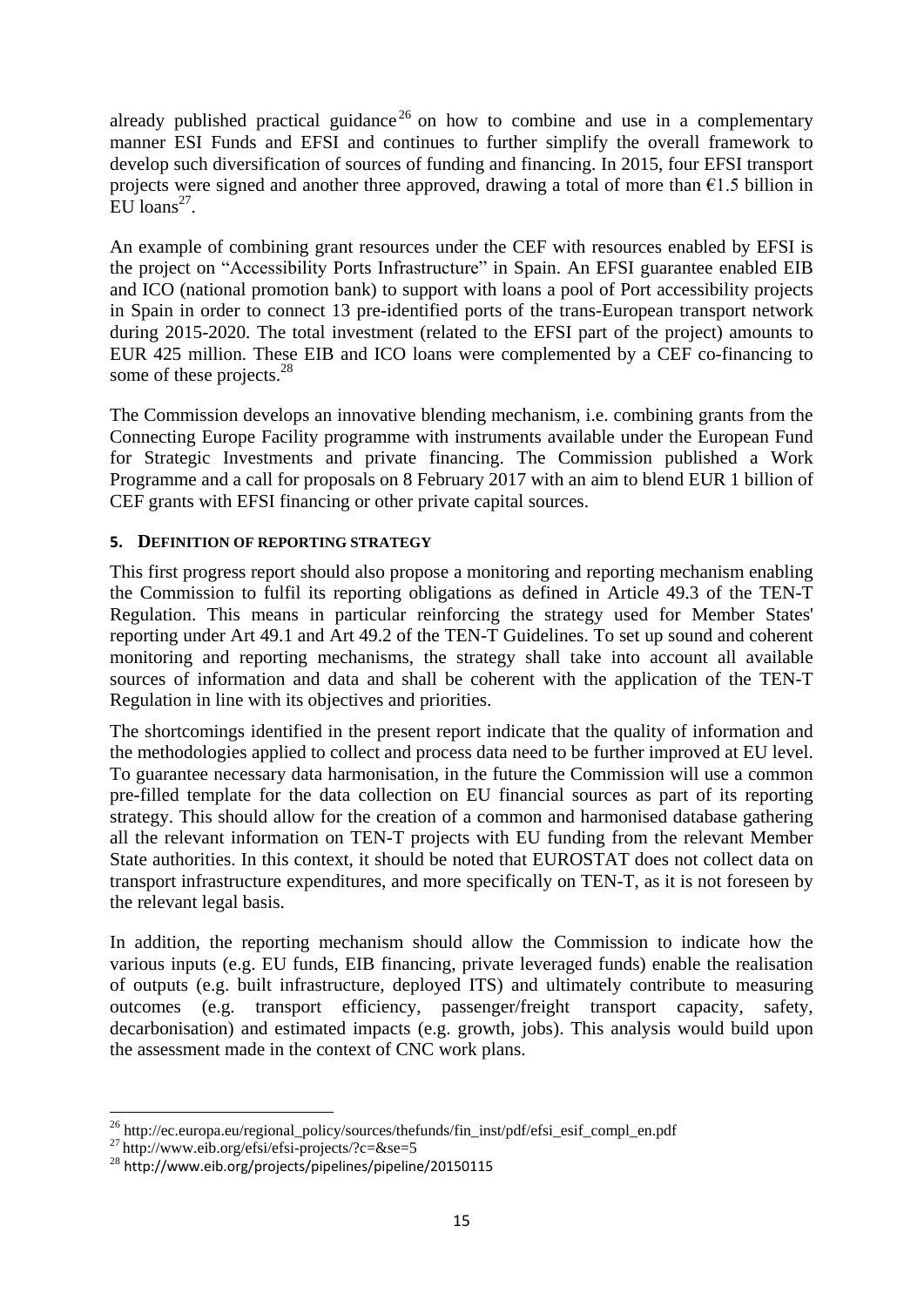Another key barrier in developing the TEN-T network is the lack of a common source of reliable information on the current status of the network, its evolution, and ongoing projects and investments. This requirement should be addressed through the TENtec information system. TENtec already establishes a harmonised information system for transport infrastructure underpinned with a strong legal basis<sup>29</sup>.

As the TEN-T development unfolds through the implementation of the core and comprehensive network, it is necessary to ensure the availability and completeness of information through timely encoding of quality data in TENtec. A general need for improvement, identified in this report, centres especially on increasing the data input rate of the system. It is necessary to increase the information content and strengthen it in terms of accuracy, completeness and consistency in collaboration with Member States and within the EU institutions and bodies concerned.

The studies launched by the Commission aim at ensuring that a high quality and sufficient coverage dataset on the state of play of the TEN-T infrastructure is available in TENtec. The ongoing TENtec data collection exercise currently aims at assessing and verifying the existing TENtec data in terms of data quality and consistency. The studies also follow a predefined data collection plan to identify all relevant data sources per country and technical parameter. The data is collected per geographical network section and node and provides a high level of detail. The first phase of the data gathering process is nearing completion and will allow Member States to validate the newly encoded data. The studies will be completed by the end of 2017 resulting in the update of TENtec data from 2014 and 2015. In the next progress report, the technical parameter indicators will be recalculated, as the data is expected to be of higher quality.

**In the long-term, the necessity for Member States to complete the information on TEN-T infrastructure on a regular yearly basis is crucial.** The TENtec studies will provide the Commission with the documentation of data sources and the methodology applied to the identification of each parameter allowing an easy update of the database. This should facilitate the data encoding of the required information in the future by Member States. Furthermore, the current reporting process shows that automated upload should be developed.

As long as the technical data in TENtec is incomplete, all the sections and infrastructure components which have not been updated in the system should be considered as noncompliant with the TEN-T requirements. This would eliminate cases where the indicator reports full compliance with TEN-T standards as a result of low input rate for a given infrastructure component.

The biennial reporting on the progress of TEN-T implementation could also benefit from setting a clear timeline for the delivery of future progress reports. The collection, processing and analysis of financial and technical data from a 2-year TEN-T implementation period require significant time and resources. A large part of the financial information is available by the end of the second or third year after the allocation of funds. Similarly, the reporting of technical data on newly constructed or upgraded infrastructure is often delayed and may include incomplete or erroneous information. Hence, to deliver a robust, comparative and aggregate analysis (comparison with previous reporting periods) of biennial progress in the

 $^{29}$  TEN-T Regulation 1315/2013 sets requirements in Article 49 for Member States to transmit annual data to TENtec, and for the Commission to ensure that TENtec is easily accessible.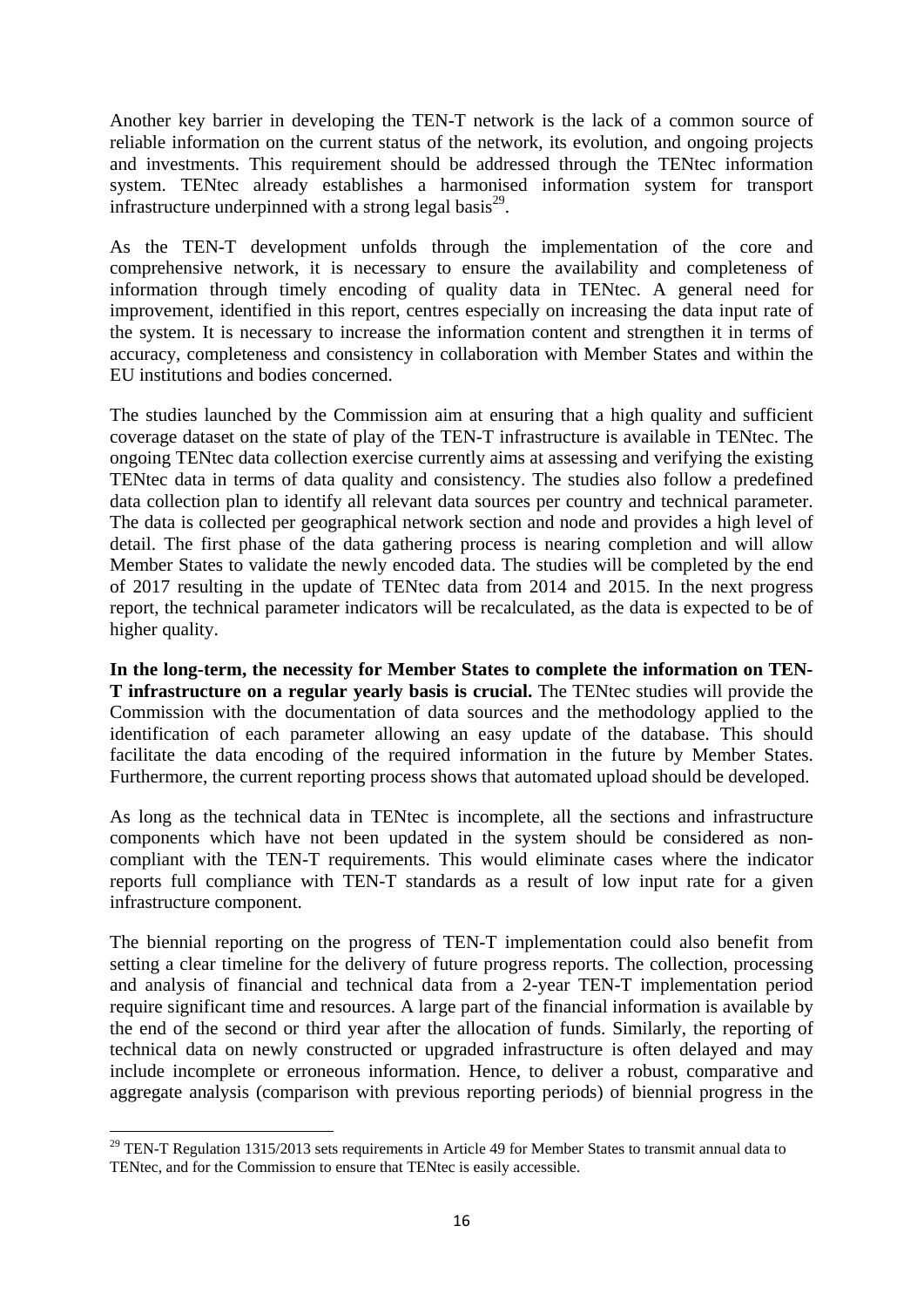implementation of TEN-T, the Commission aims to apply a "n+2" rule, in order to be able to issue the progress reports two years after the end of each reporting period.

Lastly, the assessment of the existing data of the TENtec system allowed the Commission to elaborate some first ideas on how to improve and further develop the methodology for the TENtec data analysis. In the context of ongoing CNC studies, the Commission is currently analysing the impact of TEN-T infrastructure on the environment and climate change as well as on growth and jobs. In addition, a study will be carried out on the overall impact on growth and jobs that could be realised through the realisation of the TEN-T core network. This analysis will lead to the definition of new KPIs for projects which could be added to the existing technical requirements in the future progress reports. This will need to be further investigated in the next progress report, where the data input rate and quality will be significantly increased in TENtec.

#### **6. CONCLUSION**

As the final element of the TEN-T progress report, Article 49.3 of TEN-T Regulation requires the Commission to analyse the development of the trans-European transport network. Accordingly, this final chapter compares the level of investment in project implementation, as reported in chapter 4, with the technical implementation status described under chapter 3, to present an assessment of overall progress made in development of the TEN-T network in the course of the years 2014 and 2015. The analysis provides conclusions for the core and comprehensive networks by assessing the realisation of the network and drawing conclusions on the levels of investment and the output reached in terms of infrastructure compliance.

If EU financial grant support for the development of the TEN-T network is broken down by modal share, the highest investment volume is reported for rail which absorbed as much as 51.5% of total expenditure in 2014 and 2015. The share of road infrastructure investment reached 30.6% of total expenditure, followed by 9.2% for ports and Motorways of the Sea, 5.5% for airports (including SESAR), 2.1% for multimodal infrastructure and 1.1% for inland waterways.

The highest investment level reported for rail (51.5% of the total investment) is in line with the lower levels of compliance for half of the rail indicators (less than 75% for ERTMS, axle load and train length), as well as the general TEN-T policy objective of supporting lowcarbon, sustainable transport modes. This is further evidenced by the support granted under the TEN-T and Connecting Europe Facility, where the overall support for rail projects in 2014-2015 was more than twice the amount of funding granted to all the others modes of transport together (70% of total TEN-T/CEF expenditures).

With regard to road, the technical compliance indicators are only at 75% for the core network and 58% for the comprehensive network. In relation to this, the investment level is relatively high, equal to 30.6% of total expenditure. On average, higher investment in road infrastructure was made in Cohesion Member States, as evidenced by the relatively large financial contribution granted under ERDF and Cohesion Fund. In contrast, the share of TEN-T/CEF expenditure dedicated to road infrastructure amounted to merely 3% in 2014 and 2015.

As regards IWW, the investment level was very low and amounted to only 1.1% of total investments made on TEN-T (even though the figure is foreseen to increase given the commitments made by CEF in 2014 and 2015). Whilst for RIS implementation 79% of compliance and for CEMT IV class 95% of compliance are already reached, the permissible draught is still relatively far from compliance (68%), which may suggest the need for more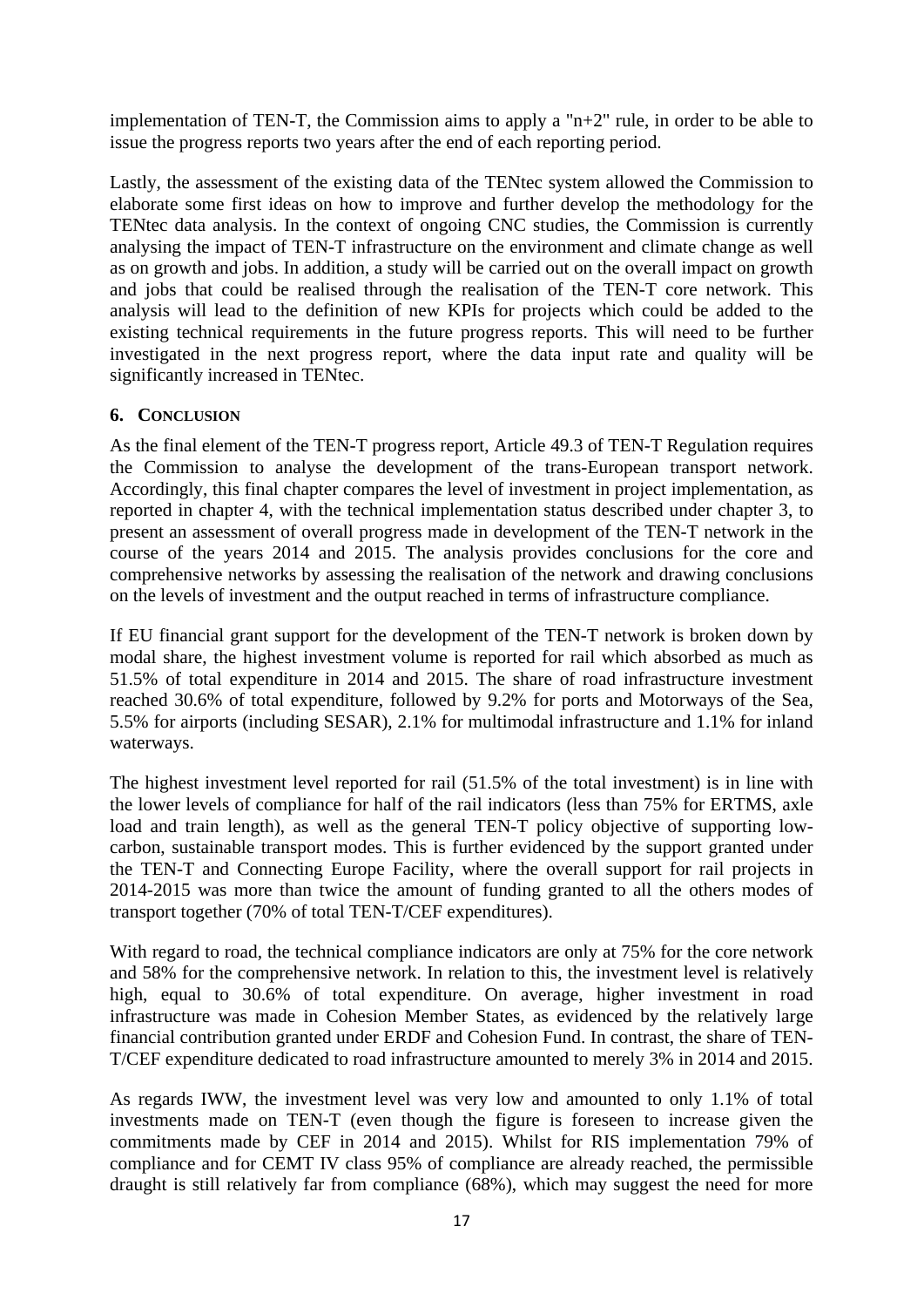investment in IWW infrastructure in the future. In this context, increasing EU financing should be considered.

For sea ports, the connection to rail, for both the core and comprehensive network is already fully compliant, according to the data in TENtec. However, capacity issues on rail sections leading to ports are still present in many cases. The investment level share of 9.2% did not address the problem of connections to CEMT Class IV inland waterways where the compliance rate is 46% for the core and merely 9% for the comprehensive network.

Regarding airports, the level of investment remains relatively low (5.5%) even though the compliance rate with regard to rail connections on both the core (35.5%) and the comprehensive networks (12.2%) is very low.

Overall, it can be assumed that in most cases significant improvements are still required and significant investment needed to reach the objectives of the TEN-T Regulation.

Having this presumption in mind, this report paints a rather positive picture of the progress already achieved on the TEN-T core and comprehensive network. Indeed, large parts of TEN-T already show a high compliance level with TEN-T Regulation requirements. The level of expenditure on different TEN-T infrastructure components coming from EU sources generally matches the investment needs and reflects the TEN-T transport policy goals such as enhanced accessibility, modal integration, interoperability, sustainability, reduction of emissions, environmental protection and promotion of innovative mobility solutions. In future reports, the level of investment at Member States' level needs to be analysed in detail as to complete the above picture in terms of investment priorities and financial needs in relation to the technical compliance of the network.

To summarise, the first two years of implementing the new policy approach show that a wide range of different instruments have been successfully put in place in order to realise the TEN-T. The progress made in implementing projects for that purpose now needs to be carefully and continuously monitored so as to ensure that the core network, including its core network corridors, will be completed by 2030 and the comprehensive network by 2050.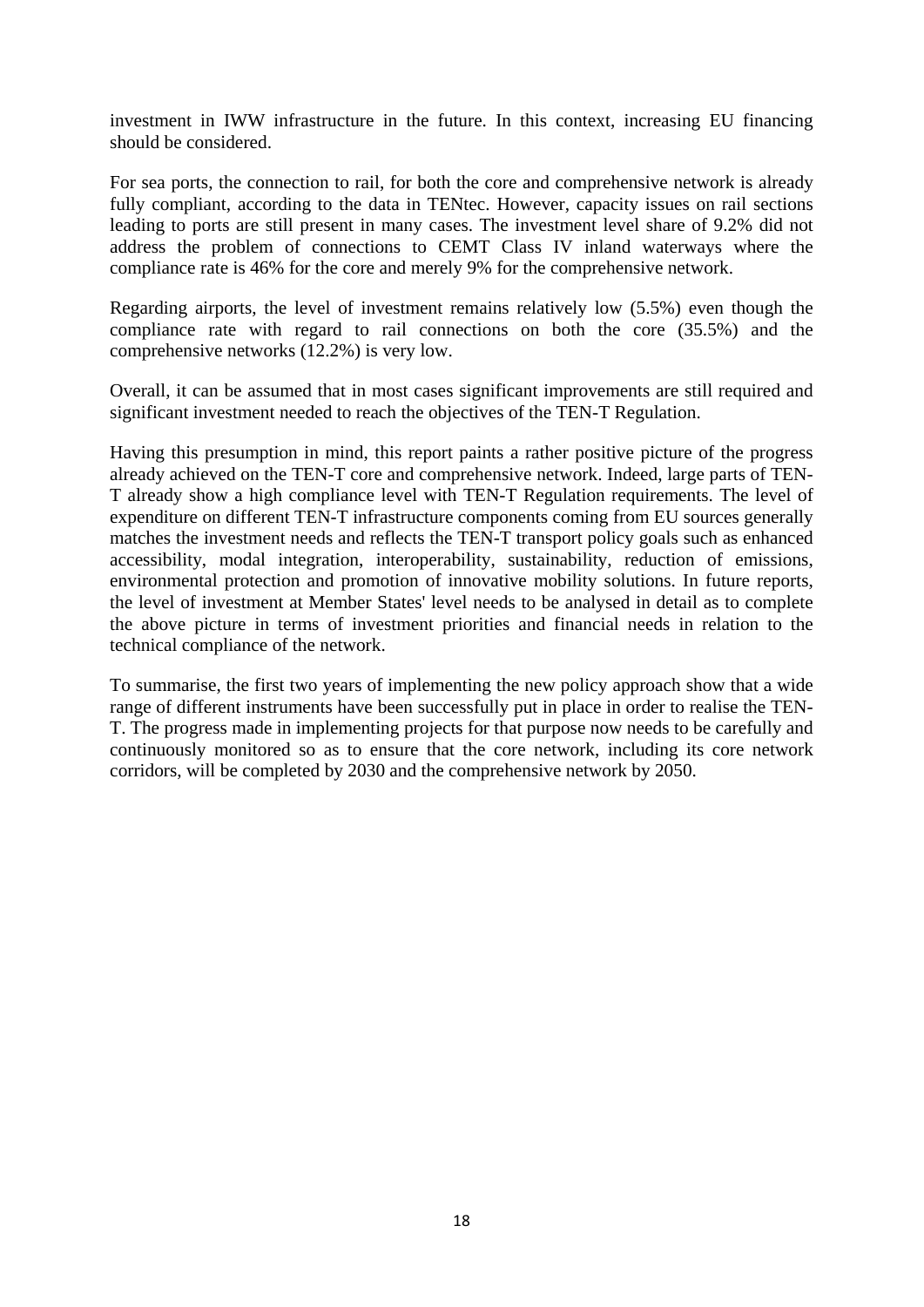| <b>Mode</b> | <b>Indicator</b>                                                                                                                                                                                                                       | Passenger (P)<br>Freight<br>(F) | Unit | <b>Calculation</b>                                                                                                                                                                                   | <b>Target</b><br>(in 2030 for core)<br>(in 2050 for<br>comprehensive) | Value in 2015                                                                                                        | Data input rate                       | <b>Comments</b>                                                                                                                                                                                                                                                 |
|-------------|----------------------------------------------------------------------------------------------------------------------------------------------------------------------------------------------------------------------------------------|---------------------------------|------|------------------------------------------------------------------------------------------------------------------------------------------------------------------------------------------------------|-----------------------------------------------------------------------|----------------------------------------------------------------------------------------------------------------------|---------------------------------------|-----------------------------------------------------------------------------------------------------------------------------------------------------------------------------------------------------------------------------------------------------------------|
|             | Electrified rail<br>P/F<br>Electrification<br>$\%$<br>network kms as a<br>proportion of relevant<br>rail network kms.<br>Standard (1435mm)<br>track gauge as a<br>Track gauge<br>P/F<br>$\%$<br>1435mm<br>proportion $(\%)$ of<br>kms. |                                 | 100% | 81.3% (core)<br>80.6% (comprehensive)                                                                                                                                                                | 95.9% (core)<br>96.2% (comprehensive)                                 | Based on TENtec data encoded<br>through TENtec study (Lot 1),<br>pre-validated by ERA but<br>not validated yet by MS |                                       |                                                                                                                                                                                                                                                                 |
|             |                                                                                                                                                                                                                                        |                                 |      | relevant rail network                                                                                                                                                                                | 100%                                                                  | 77% (core)<br>75.8% (comprehensive)                                                                                  | 98.2% (core)<br>98.7% (comprehensive) | Based on TENtec data encoded<br>through TENtec study (Lot 1),<br>pre-validated by ERA but<br>not validated yet by MS                                                                                                                                            |
| Rail        | <b>ERTMS</b><br>implementation                                                                                                                                                                                                         | P/F                             | $\%$ | Length of Permanent<br>Operation of both<br><b>ERTMS</b> and GSM-R<br>on rail network, as a<br>proportion of relevant<br>rail network kms                                                            | 100%                                                                  | 9.5% of core network<br>corridor sections                                                                            | 96.5% (core network<br>corridors)     | Based on TENtec data encoded<br>through the ERTMS<br>Deployment Management<br>Team, pre-validated by ERA<br>but not yet validated yet by<br>MS. Data is limited to core<br>network corridor sections.<br>Further data collection ongoing<br>through ERTMS study |
|             | Line speed<br>$(\geq 100 \text{km/h})$                                                                                                                                                                                                 | $\mathbf F$                     | $\%$ | Length of freight and<br>combined line<br>allowing for a<br>maximum operating<br>speed greater than or<br>equal to $100 \,$ km/h, as<br>a proportion of<br>relevant rail network<br>kms without load | 100%                                                                  | 86.8% (core)<br>86.6% (comprehensive)                                                                                | 89.4% (core)<br>86.9% (comprehensive) | Based on TENtec data encoded<br>through TENtec study (Lot 1),<br>pre-validated by ERA but<br>not validated yet by MS                                                                                                                                            |

# **Annex 1 - KPIs and calculation method used to measure technical implementation of TEN-T network**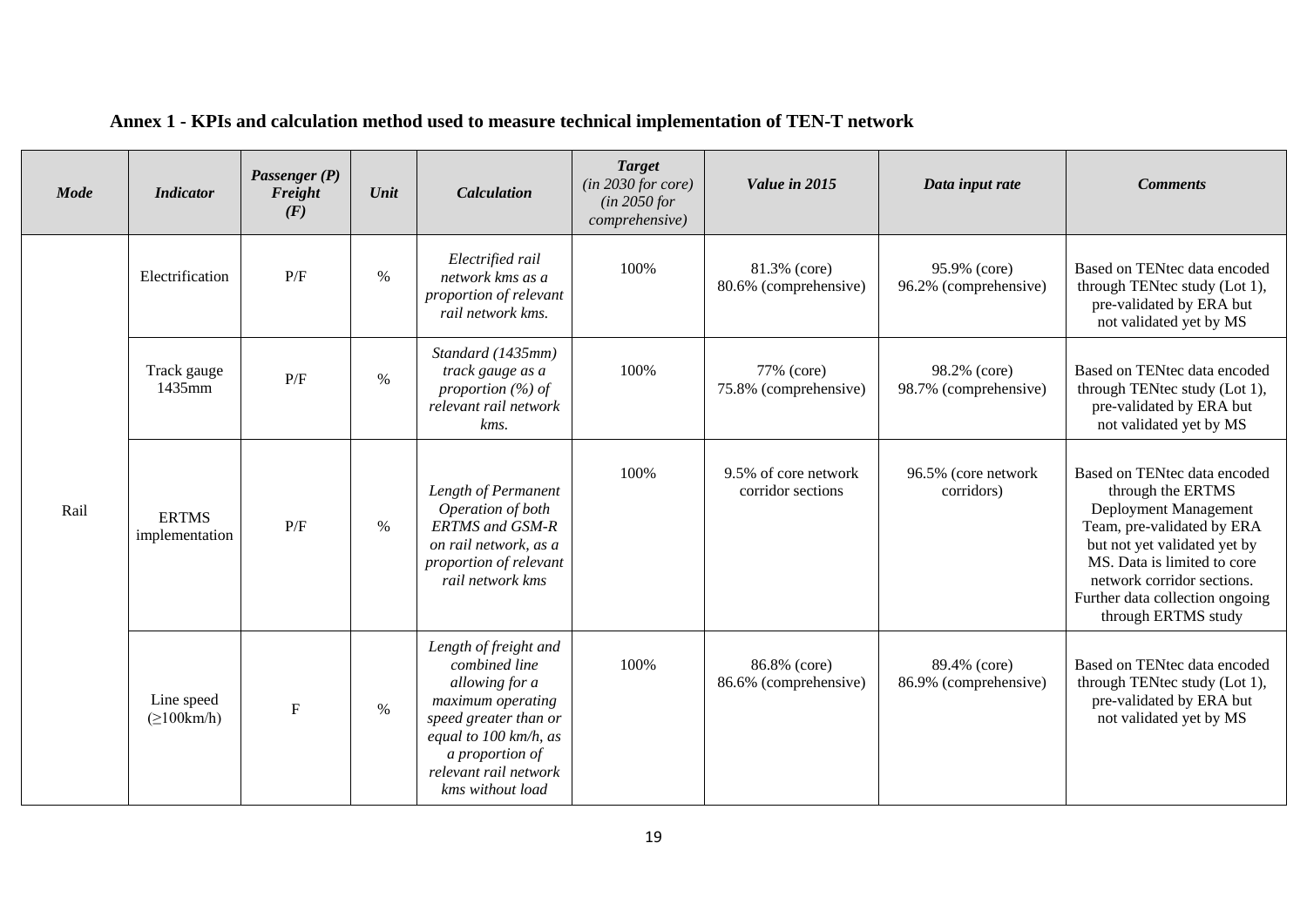|      |                                |             |      | restriction.                                                                                                                                                                                                                          |      |                                       |                                       |                                                                                                                                                                                           |
|------|--------------------------------|-------------|------|---------------------------------------------------------------------------------------------------------------------------------------------------------------------------------------------------------------------------------------|------|---------------------------------------|---------------------------------------|-------------------------------------------------------------------------------------------------------------------------------------------------------------------------------------------|
|      | Axle load<br>(≥22.5t)          | $\mathbf F$ | $\%$ | Length of freight and<br>combined line with a<br>permitted axle load<br>greater than or equal<br>to $22.5$ tonnes, as a<br>proportion of relevant<br>rail network kms.                                                                | 100% | 66.8% (core)<br>66.6% (comprehensive) | 97.5% (core)<br>97.5% (comprehensive) | Based on TENtec data encoded<br>through TENtec study (Lot 1),<br>pre-validated by ERA but<br>not validated yet by MS                                                                      |
|      | Train length<br>$(\geq 740m)$  | $\mathbf F$ | $\%$ | Length of Freight and<br>combined line with a<br>permitted train length<br>greater than or equal<br>to $740m$ , as a<br>proportion of relevant<br>rail network kms.                                                                   | 100% | 46.5% (core)<br>46.6% (comprehensive) | 79.9% (core)<br>76.2% (comprehensive) | Based on TENtec data encoded<br>through TENtec study (Lot 1),<br>pre-validated by ERA but<br>not validated yet by MS                                                                      |
|      | Express road/<br>motorway      | P/F         | $\%$ | Road network kms<br>classified as motorway<br>or express road, as a<br>proportion $(\%)$ of<br>road section kms.                                                                                                                      | 100% | 74.5% (core)<br>58.1% (comprehensive) | 100% (core)<br>100% (comprehensive)   | Based on TENtec data encoded<br>through TENtec study (Lot 1),<br>pre-validated by ERA but<br>not validated yet by MS                                                                      |
| Road | Availability of<br>clean fuels | P/F         |      | Number of fuel<br>stations offering plug-<br>in electricity,<br>hydrogen, liquid<br>biofuels, LNG/CNG,<br>bio-methane or LPG<br>along road sections or<br>within 10km from its<br>junctions (units in<br>absolute number, not<br>$\%$ | n.a. | n.a.                                  | n.a.                                  | Data availability is currently<br>limited. Member States have to<br>deliver their annual plans for<br>the deployment of clean fuels<br>infrastructure. This exercise is<br>still ongoing. |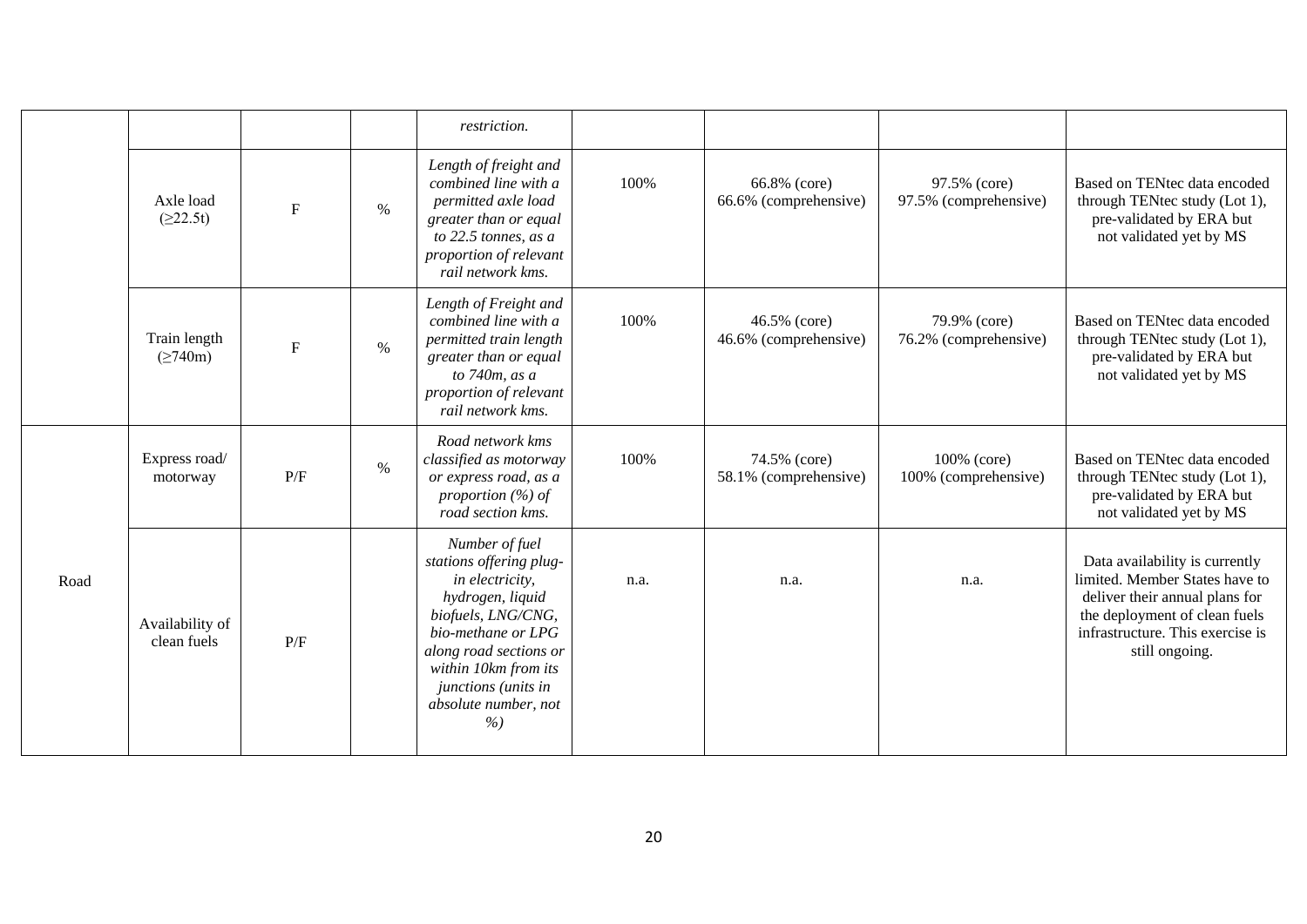|            | <b>CEMT</b><br>requirements<br>for class IV<br><b>IWW</b>                                                                           | $\mathbf F$  | $\%$ | Length of Inland<br>waterways classified<br>as at least CEMT<br>class IV, as a<br>proportion $(\%)$ of<br>waterway network<br>kms.                                      | 100% | 95.4% | n.a. | Based on TENtec data<br>collected through TENtec<br>study (Lot 2), subject to pre-<br>validation and not validated<br>yet by MS |
|------------|-------------------------------------------------------------------------------------------------------------------------------------|--------------|------|-------------------------------------------------------------------------------------------------------------------------------------------------------------------------|------|-------|------|---------------------------------------------------------------------------------------------------------------------------------|
|            | Permissible<br>Draught (min<br>2.5m)                                                                                                | $\mathbf F$  | $\%$ | Inland waterway<br>network kms<br>permitting a vessel of<br>2.5m draught, as a<br>proportion $(\%)$ of<br>waterway section kms.                                         | 100% | 68%   | n.a. | Data based on<br>Art. 49.3 study of 2016;<br>More precise data collection<br>ongoing through TENtec study<br>(Lot 2)            |
| <b>IWW</b> | Permissible<br>Height under<br>bridges(min.<br>5.25m)                                                                               | $\mathbf{F}$ | $\%$ | Inland waterway<br>network kms with<br>vertical clearance of<br>at least 5.25m under<br>bridges, as a<br>proportion $(\%)$ of<br>waterway section kms.                  | 100% | n.a.  | n.a. | Data collection ongoing<br>through TENtec study (Lot 2)                                                                         |
|            | <b>RIS</b><br>implementation<br>$%$ of km on<br>which the<br>minimum<br>requirements<br>set out by the<br>RIS directive<br>are met) | $\mathbf F$  | $\%$ | Inland waterway<br>network kms on which<br>the minimum technical<br>requirements of the<br>RIS directive are met,<br>as a proportion $(\%)$ of<br>waterway section kms. | 100% | 79.6% | n.a. | Based on TENtec data<br>collected through TENtec<br>study (Lot 2), subject to pre-<br>validation and not validated<br>yet by MS |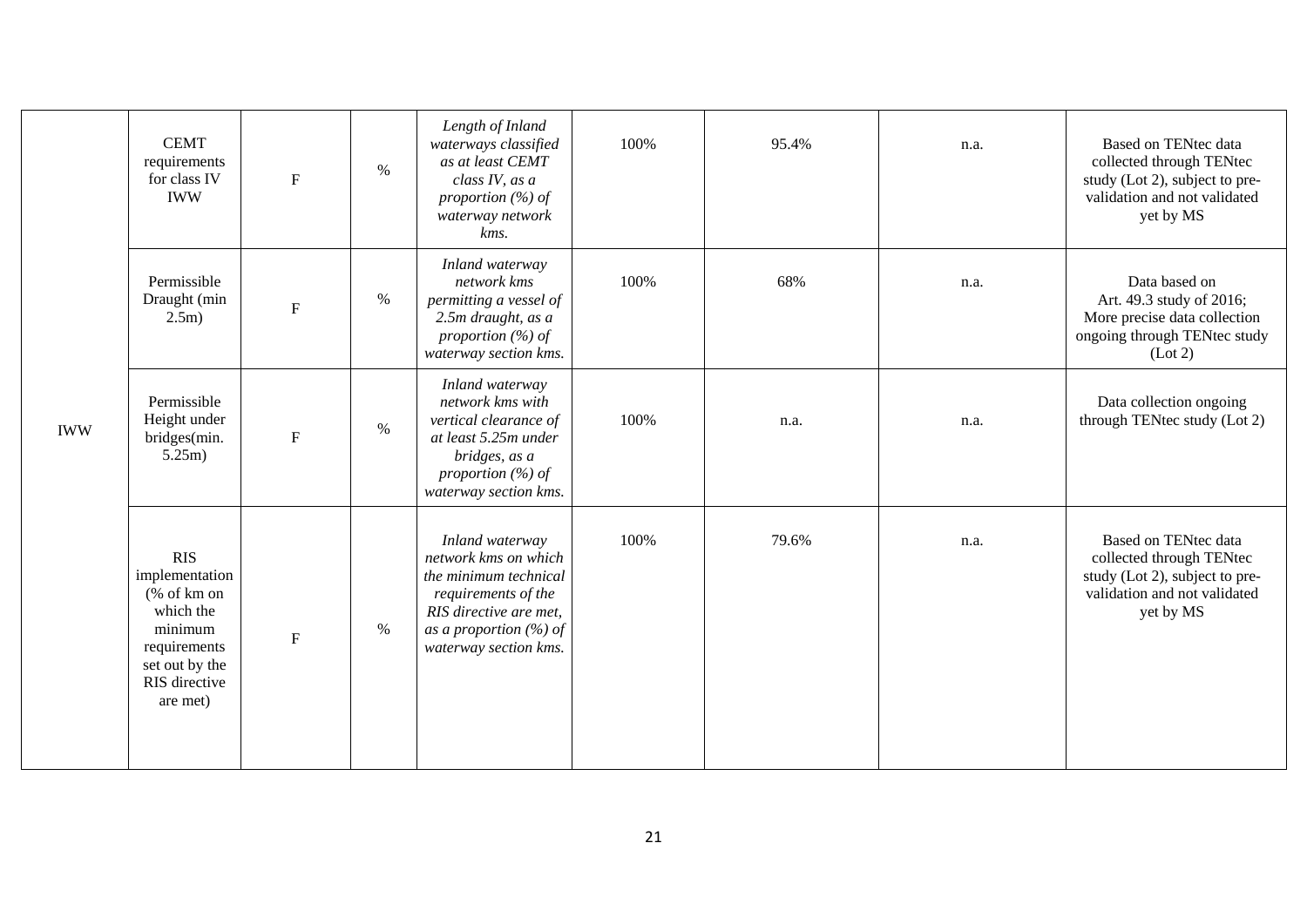|       | Connection to<br>rail                                                                                                                                                 | ${\bf F}$   | $\%$          | Number of ports with<br>a rail connection as a<br>proportion $(\%)$ of the<br>number of relevant<br>core and<br>comprehensive ports.                                                         | 100% | 100% for seaports                | n.a. | Data based on<br>Art. 49.3 study of 2016;<br>More precise data collection<br>ongoing through MoS study |
|-------|-----------------------------------------------------------------------------------------------------------------------------------------------------------------------|-------------|---------------|----------------------------------------------------------------------------------------------------------------------------------------------------------------------------------------------|------|----------------------------------|------|--------------------------------------------------------------------------------------------------------|
|       | Connection to<br><b>IWW CEMT</b><br>IV                                                                                                                                | ${\bf F}$   | $\frac{0}{0}$ | Number of ports with<br>a (hinterland) inland<br>waterway connection<br>of at least CEMT IV<br>class, as a proportion<br>$(%)$ of the number of<br>relevant core and<br>comprehensive ports. | 100% | 46% (core)<br>9% (comprehensive) | n.a. | Data based on<br>Art. 49.3 study of 2016;<br>More precise data collection<br>ongoing through MoS study |
| Ports | Availability of<br>clean fuels                                                                                                                                        | ${\bf F}$   | $\%$          | Number of ports<br>offering (at least one<br>of) LPG, LNG, liquid<br>biofuels, or synthetic<br>fuels as a proportion<br>$(%)$ of the total<br>number of core and<br>comprehensive ports.     | n.a. | n.a.                             | n.a. | Data collection ongoing<br>through TENtec study (Lot 2)                                                |
|       | Availability of<br>at least one<br>freight terminal<br>open to all<br>operators in a<br>non-<br>discriminatory<br>way and<br>application of<br>transparent<br>charges | $\mathbf F$ | $\%$          | Number of ports with<br>at least one open<br>access terminal, as a<br>proportion $(\%)$ of the<br>total number of core<br>and comprehensive<br>ports.                                        | n.a. | n.a.                             | n.a. | Currently no data available.<br>Data will be subject to an<br>upcoming data collection<br>campaign.    |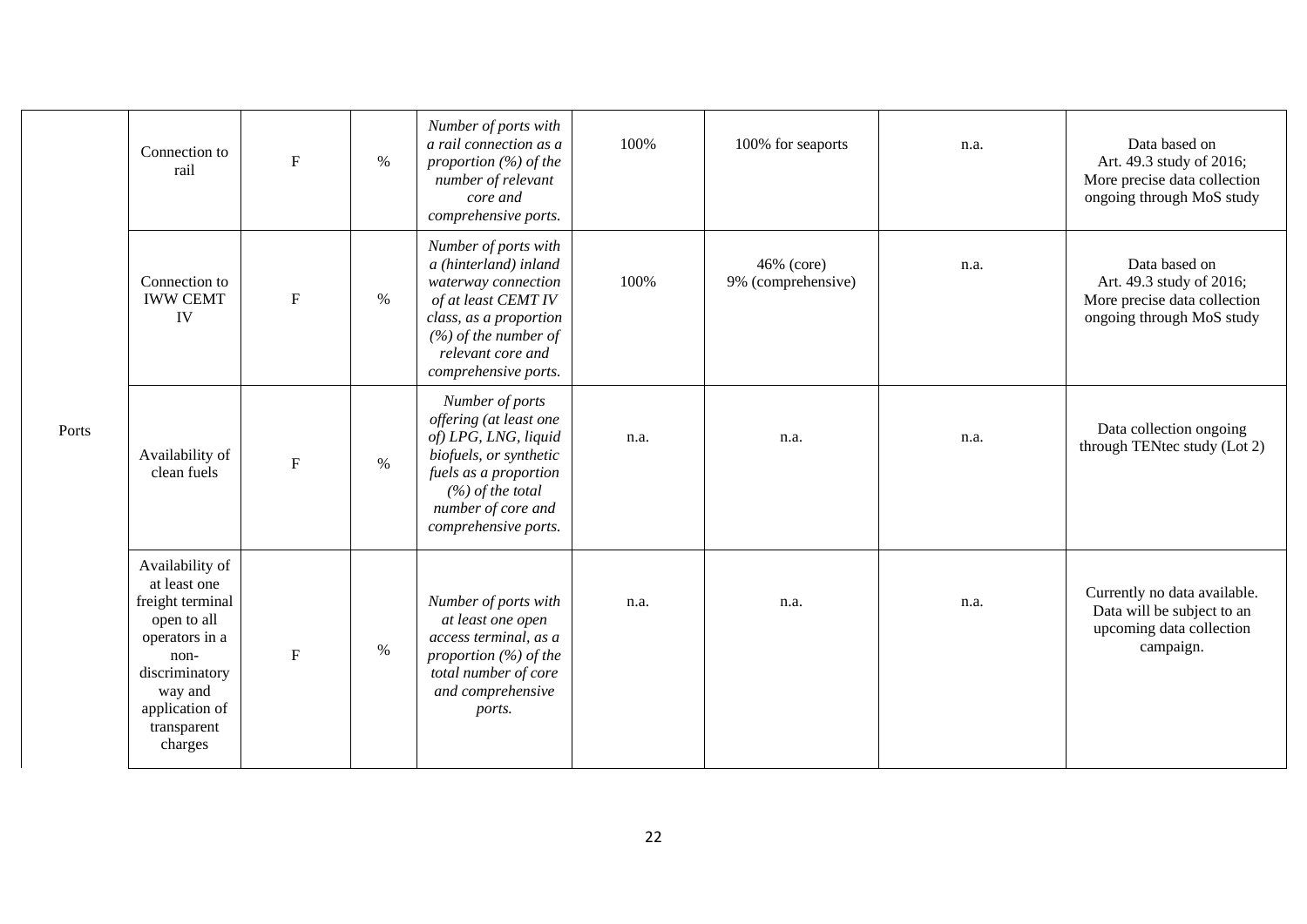|          | Facilities for<br>ship generated<br>waste (only for<br>seaports)                                                                                                                 | P/F | $\%$ | Number of seaports<br>offering facilities for<br>accepting PRF<br>mandatory<br>(MARPOL13 Annexes<br>I, IV, and V<br>categories of ship-<br>generated waste, as a<br>proportion $(\%)$ of the<br>total number of core<br>and comprehensive<br>ports. | n.a.                                | n.a.                                                                                                                                                                                          | n.a.                                | Data collection ongoing<br>through TENtec study (Lot 2)                                             |
|----------|----------------------------------------------------------------------------------------------------------------------------------------------------------------------------------|-----|------|-----------------------------------------------------------------------------------------------------------------------------------------------------------------------------------------------------------------------------------------------------|-------------------------------------|-----------------------------------------------------------------------------------------------------------------------------------------------------------------------------------------------|-------------------------------------|-----------------------------------------------------------------------------------------------------|
|          | Connection to<br>rail                                                                                                                                                            | P/F | $\%$ | Number of airports<br>with a rail connection<br>as a proportion $(\%)$ of<br>the number of relevant<br>core and<br>comprehensive<br>airports.                                                                                                       | 100% (i.e. all 38<br>core airports) | 23 out of 38 core airports<br>that fall under this<br>compliance criterion<br>$(60.5\%)$<br>(For information: $35.5%$<br>of all core airports, and<br>12.2% of all<br>comprehensive airports) | 100% (core)<br>100% (comprehensive) | Based on TENtec data encoded<br>through TENtec study (Lot 1),<br>not validated yet by MS            |
| Airports | Availability of<br>at least one<br>terminal open<br>to all operators<br>in a non-<br>discriminatory<br>way and<br>application of<br>transparent,<br>relevant and<br>fair charges | P/F | $\%$ | Number of airports<br>offering liquid biofuels<br>or synthetic fuels for<br>aeroplanes, as a<br>proportion $(\%)$ of the<br>total number of core<br>and comprehensive<br>airports                                                                   | n.a.                                | n.a.                                                                                                                                                                                          | n.a.                                | Currently no data available.<br>Data will be subject to an<br>upcoming data collection<br>campaign. |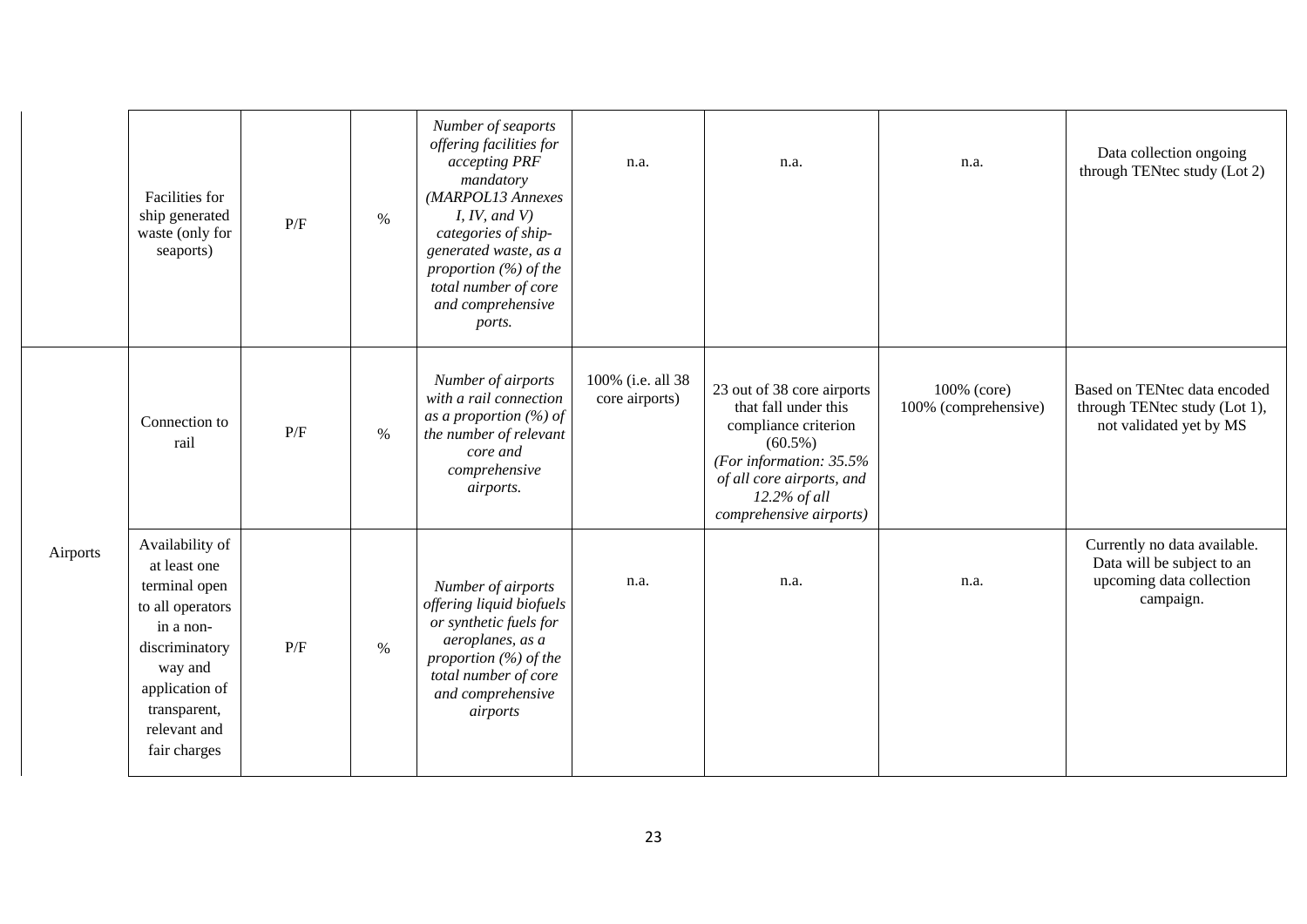|            | Availability of<br>clean fuels                             | P/F               | $\%$ | Number of airports<br>with at least one open<br>access terminal, as a<br>proportion (%) of the<br>total number of core<br>and comprehensive<br><i>airports.</i>                                    | n.a. | n.a. | n.a. | Currently no data available.<br>Data will be subject to an<br>upcoming data collection<br>campaign. |
|------------|------------------------------------------------------------|-------------------|------|----------------------------------------------------------------------------------------------------------------------------------------------------------------------------------------------------|------|------|------|-----------------------------------------------------------------------------------------------------|
|            | Capability for<br>Intermodal<br>(unitised)<br>transhipment | ${\bf F}$<br>$\%$ |      | Number of road rail<br>terminals with the<br>capability of handling<br>intermodal units, as a<br>proportion $(\%)$ of the<br>total number of core<br>and comprehensive<br>RRTs.                    | n.a. | n.a. | n.a. | Currently no data available.<br>Data will be subject to an<br>upcoming data collection<br>campaign. |
| <b>RRT</b> | 740m train<br>terminal<br>accessibility                    | ${\bf F}$         | $\%$ | Number of road rail<br>terminals with the<br>capability of handling<br>740m trains (without<br>decoupling), as a<br>proportion $(\%)$ of the<br>total number of core<br>and comprehensive<br>RRTs. | n.a. | n.a. | n.a. | Currently no data available.<br>Data will be subject to an<br>upcoming data collection<br>campaign. |
|            | Electrified train<br>terminal<br>accessibility             | $\mathbf{F}$      | $\%$ | Number of road rail<br>terminals with the<br>capability of handling<br>electrified trains, as a<br>proportion $(\%)$ of the<br>total number of core<br>and comprehensive<br>RRT <sub>s</sub> .     | n.a. | n.a. | n.a. | Currently no data available.<br>Data will be subject to an<br>upcoming data collection<br>campaign. |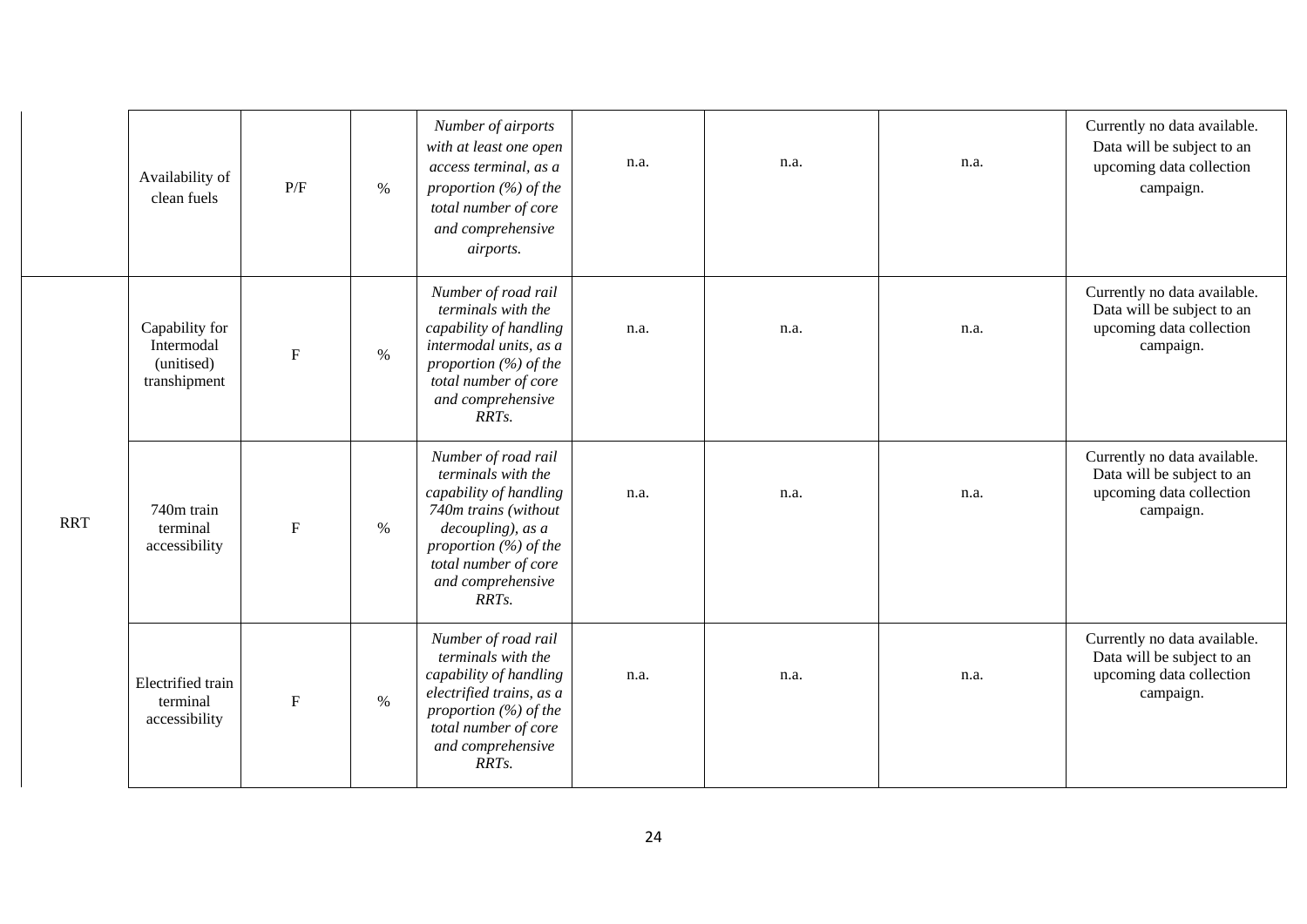| Availability of<br>at least one<br>freight terminal<br>open to all<br>operators in a<br>non-<br>discriminatory<br>way and<br>application of<br>transparent<br>charges | F | Number of RRTs with<br>at least one open<br>access terminal, as a<br>$\%$<br>proportion $(\%)$ of the<br>total number of core<br>and comprehensive<br>RRT <sub>s</sub> . |  |  | Currently no data available.<br>Data will be subject to an<br>upcoming data collection<br>campaign. |
|-----------------------------------------------------------------------------------------------------------------------------------------------------------------------|---|--------------------------------------------------------------------------------------------------------------------------------------------------------------------------|--|--|-----------------------------------------------------------------------------------------------------|
|-----------------------------------------------------------------------------------------------------------------------------------------------------------------------|---|--------------------------------------------------------------------------------------------------------------------------------------------------------------------------|--|--|-----------------------------------------------------------------------------------------------------|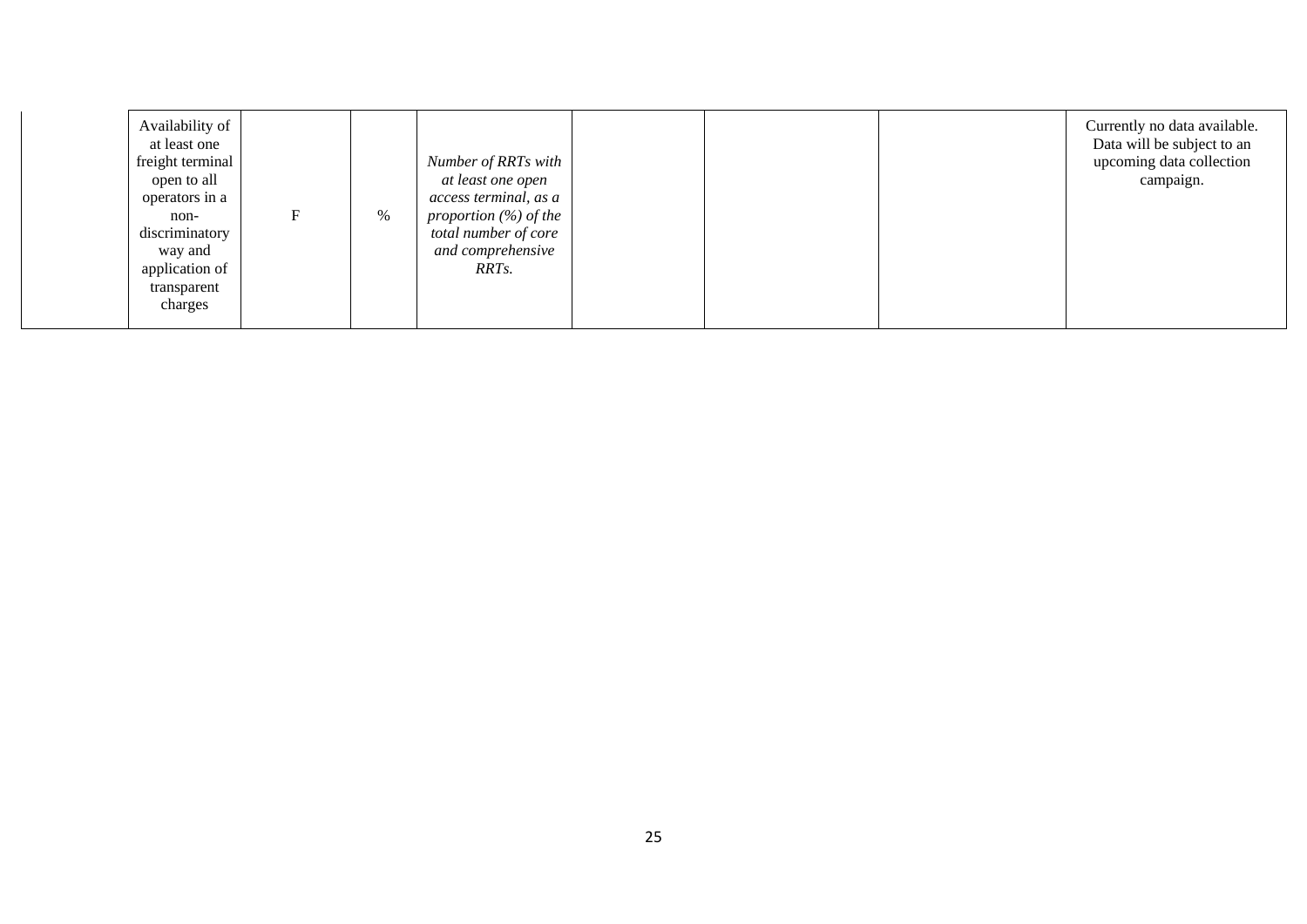| <b>Transport Mode</b>   | <b>TEN-T/CEF</b> | <b>ERDF+CF</b> | <b>Total</b> |
|-------------------------|------------------|----------------|--------------|
|                         |                  | expenditures   |              |
| Air                     | 167.4            | 764.4          | 931.8        |
| <b>Inland Waterways</b> | 115.9            | 72.8           | 188.7        |
| Multimodal              | 72.8             | 284.1          | 356.9        |
| Maritime                | 202.8            | 1,352.2        | 1,555.0      |
| Rail                    | 1,506.0          | 7,244.7        | 8,750.7      |
| Road                    | 75.5             | 5,121.4        | 5,196.9      |
| <b>Total</b>            | 2,140.4          | 14,839.6       | 16,980.00    |

**Table 1 – EU expenditure on TEN-T per funding source by transport mode in 2014-2015 in Million EUR**

|  | Table 2 - Total expenditure and commitments on TEN-T by TEN-T / CEF funding (2014-2015) |  |  |
|--|-----------------------------------------------------------------------------------------|--|--|
|  |                                                                                         |  |  |

| <b>MS</b>                         | TEN-T/CEF expenditure / funding <sup>1</sup> | <b>CEF</b> legal commitments <sup>2</sup> |  |  |  |
|-----------------------------------|----------------------------------------------|-------------------------------------------|--|--|--|
| AT                                | €112,027,519.51                              | €697,274,954.59                           |  |  |  |
| BE                                | €88,085,709.40                               | €386,862,982.77                           |  |  |  |
| BG                                | €8,500.00                                    | €140,422,446.31                           |  |  |  |
| <b>CY</b>                         | €368,532.87                                  | €4,336,455.50                             |  |  |  |
| CZ                                | €12,262,375.63                               | €254,446,954.59                           |  |  |  |
| DE                                | €426,535,582.47                              | €1,721,544,112.62                         |  |  |  |
| DK                                | €99,229,178.19                               | €635,659,951.00                           |  |  |  |
| $\rm EE$                          | €2,671,586.00                                | €189,711,553.40                           |  |  |  |
| EL                                | €123,134,381.62                              | €474,031,499.81                           |  |  |  |
| ES                                | €344,978,468.26                              | €820,887,241.21                           |  |  |  |
| FI                                | €70,715,369.04                               | €67,814,357.90                            |  |  |  |
| ${\sf FR}$                        | €311,926,281.40                              | €1,765,036,319.72                         |  |  |  |
| <b>HR</b>                         | €1,235,228.27                                | €43,863,508.40                            |  |  |  |
| HU                                | €4,429,232.31                                | €270,460,015.70                           |  |  |  |
| IE                                | €9,438,294.65                                | €58,014,678.96                            |  |  |  |
| $\ensuremath{\mathsf{IT}}$        | €209,908,600.09                              | €1,218,439,960.01                         |  |  |  |
| <b>LT</b>                         | €22,498,300.67                               | €175,075,057.01                           |  |  |  |
| ${\rm LU}$                        | €8,343,133.27                                | €71,505,392.50                            |  |  |  |
| $\mathbf{L}\mathbf{V}$            | €3,258,467.49                                | €252,335,764.20                           |  |  |  |
| MT                                | €606,607.66                                  | €38,854,793.70                            |  |  |  |
| NL                                | €55,335,308.50                               | €157,303,009.76                           |  |  |  |
| PL                                | €14,330,082.76                               | €1,943,289,051.14                         |  |  |  |
| ${\cal PT}$                       | €5,929,072.92                                | €151,238,125.46                           |  |  |  |
| <b>RO</b>                         | €638,311.19                                  | €708,169,133.80                           |  |  |  |
| SE                                | €97,125,195.54                               | €82,055,838.05                            |  |  |  |
| SI                                | €19,426,804.80                               | €47,042,258.50                            |  |  |  |
| <b>SK</b>                         | €492,371.11                                  | €51,669,290.65                            |  |  |  |
| $\ensuremath{\mathrm{UK}}\xspace$ | €95,478,632.90                               | €203,630,057.00                           |  |  |  |
| Other                             | €0.00                                        | €63,547,883.46                            |  |  |  |
| <b>Total</b>                      | €2,140,417,128.53                            | €12,694,522,647.71                        |  |  |  |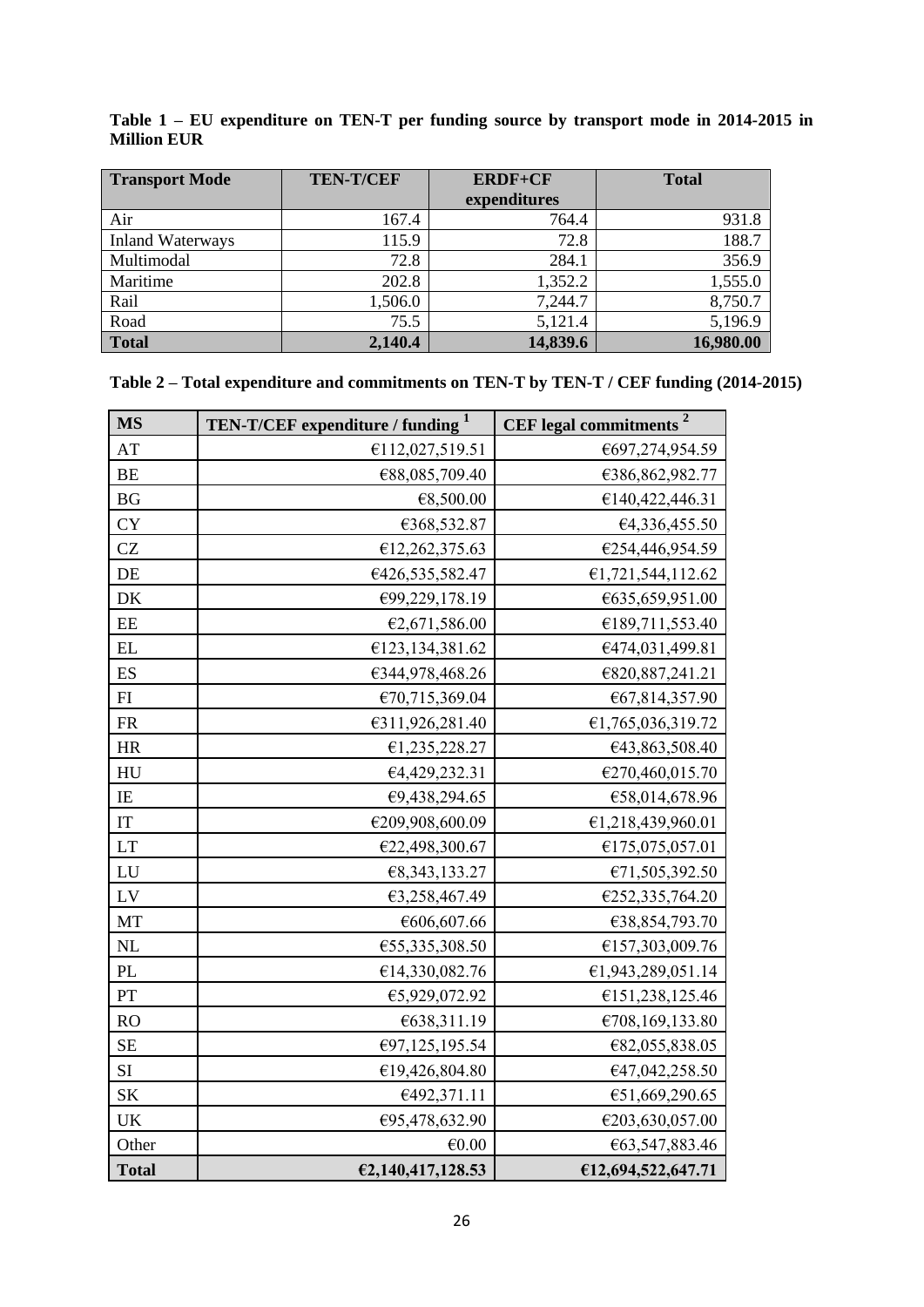1 TEN-T share of expenditure for works and mixed works/studies projects. Expenditure based on declared costs in Action Status Reports and final payment claims. CEF share of expenditures / funding based on declared costs / payment claims, whenever applicable, or on funding expected to be absorbed by the project on the basis of the latest information available (taking into account budget breakdowns in grant agreements).

2 EU funding currently allocated via the latest grant agreement (for ongoing actions) or final funding for terminated / closed actions. This variable takes into account reduction of funding via amendments.

|      | Table 3 – Total expenditure and commitments on TEN-T by ERDF / Cohesion Fund in 2014- |  |  |  |  |  |
|------|---------------------------------------------------------------------------------------|--|--|--|--|--|
| 2015 |                                                                                       |  |  |  |  |  |

| <b>MS</b>    | <b>ERDF + CF Expenditures</b><br>(2014-2015) 2007-2013<br>period <sup>1</sup> | <b>ERDF + CF Estimated</b><br>amount of commitments<br>$(2014-2015)$ 2014-2020 period <sup>2</sup> |  |  |  |
|--------------|-------------------------------------------------------------------------------|----------------------------------------------------------------------------------------------------|--|--|--|
| <b>AT</b>    | €2,934,472.00                                                                 | €0.00                                                                                              |  |  |  |
| <b>BE</b>    | €46,136.00                                                                    | €0.00                                                                                              |  |  |  |
| <b>BG</b>    | €568,041,108.00                                                               | €283,168,179.00                                                                                    |  |  |  |
| <b>CY</b>    | €8,616,572.00                                                                 | €10,867,022.00                                                                                     |  |  |  |
| <b>CZ</b>    | €875,526,552.00                                                               | €638,315,795.00                                                                                    |  |  |  |
| DE           | €368,407,819.00                                                               | €550,138.00                                                                                        |  |  |  |
| EE           | €129,279,226.00                                                               | €100,579,525.00                                                                                    |  |  |  |
| <b>ES</b>    | €582,659,100.00                                                               | €388,654,854.00                                                                                    |  |  |  |
| FI           | €3,403,446.00                                                                 | €0.00                                                                                              |  |  |  |
| <b>FR</b>    | €95,387,637.00                                                                | €11,952,785.00                                                                                     |  |  |  |
| GR           | €1,088,333,130.00                                                             | €349,050,764.00                                                                                    |  |  |  |
| <b>HR</b>    | €80,655,785.00                                                                | €213,936,269.00                                                                                    |  |  |  |
| HU           | €990,951,073.00                                                               | €381,435,124.00                                                                                    |  |  |  |
| IT           | €591,732,086.00                                                               | €338,966,553.00                                                                                    |  |  |  |
| LT           | €456,818,713.00                                                               | €173,677,344.00                                                                                    |  |  |  |
| LV           | €261,879,728.00                                                               | €221,134,278.00                                                                                    |  |  |  |
| <b>MT</b>    | €1,309,272.00                                                                 | €18,565,514.00                                                                                     |  |  |  |
| <b>NL</b>    | €250,000.00                                                                   | €0.00                                                                                              |  |  |  |
| <b>PL</b>    | €4,924,498,892.00                                                             | €3,258,444,121.00                                                                                  |  |  |  |
| <b>PT</b>    | €174,551,330.00                                                               | €138,470,240.00                                                                                    |  |  |  |
| <b>RO</b>    | €2,250,442,506.00                                                             | €923,420,160.00                                                                                    |  |  |  |
| <b>SE</b>    | €2,102,460.00                                                                 | €8,221,453.00                                                                                      |  |  |  |
| SI           | €480,243,393.00                                                               | €56,681,911.00                                                                                     |  |  |  |
| <b>SK</b>    | €616,618,969.00                                                               | €512,834,678.00                                                                                    |  |  |  |
| TC/CB*       | €161,326,899.00                                                               | €15,360,141.00                                                                                     |  |  |  |
| UK           | €123,611,227.00                                                               | €40,004,023.00                                                                                     |  |  |  |
| <b>Total</b> | €14,839,627,531.00                                                            | €8,084,290,869.00                                                                                  |  |  |  |